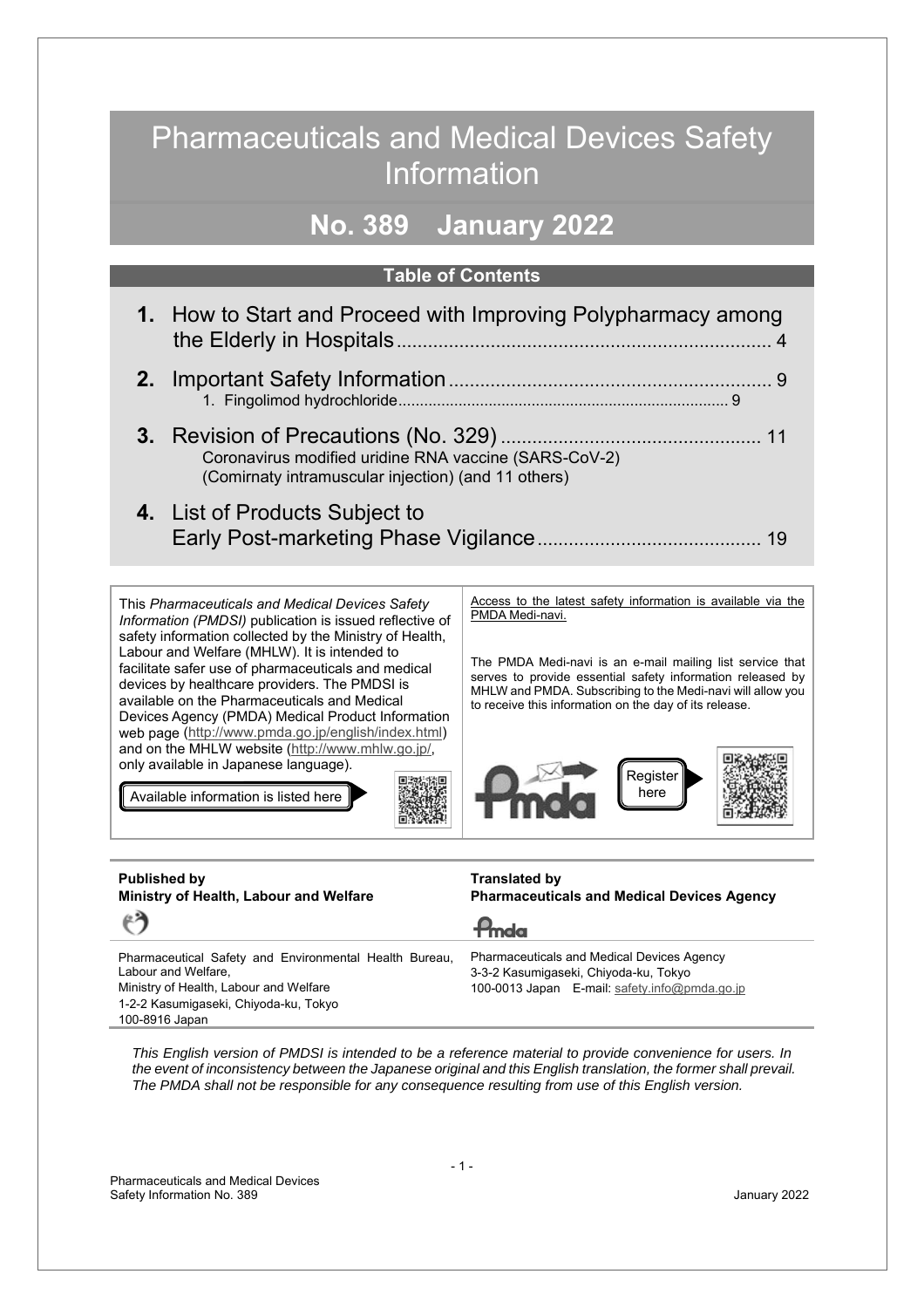### **Pharmaceuticals and Medical Devices Safety Information**

### **No. 389 January 2022**

**Ministry of Health, Labour and Welfare** 

**Pharmaceutical Safety and Environmental Health Bureau, Japan**

### **[ Outline of Information ]**

| No.            | <b>Subject</b>                                                                                             | Measures           | <b>Outline of Information</b>                                                                                                                                                                                                                                                                                                                                                                                                                                                                                                                                                                                                                                                                                                                                                                                                                                                                                                                                                                                                                                                                                                                                                    | Page           |
|----------------|------------------------------------------------------------------------------------------------------------|--------------------|----------------------------------------------------------------------------------------------------------------------------------------------------------------------------------------------------------------------------------------------------------------------------------------------------------------------------------------------------------------------------------------------------------------------------------------------------------------------------------------------------------------------------------------------------------------------------------------------------------------------------------------------------------------------------------------------------------------------------------------------------------------------------------------------------------------------------------------------------------------------------------------------------------------------------------------------------------------------------------------------------------------------------------------------------------------------------------------------------------------------------------------------------------------------------------|----------------|
| $\mathbf{1}$   | <b>How to Start and Proceed</b><br>with Improving<br>Polypharmacy among the<br><b>Elderly in Hospitals</b> |                    | In association with the growth of aging<br>population, safety problems readily occur by<br>concomitant administration of multiple drugs<br>due to physiological change by age and<br>treatment of multiple comorbidities. MHLW<br>established the Study Group on the<br>Appropriate Medication for Elderly Patients in<br>April 2017 and has been working on<br>investigations and consideration of the<br>matters necessary to secure safety of drug<br>therapy in the elderly.<br>The Study Group has worked on compiling<br>the Guidances on Appropriate Medication for<br>Elderly Patients and in fiscal year 2020, the<br>Study Group also compiled the How to Start<br>and Proceed with Improving Polypharmacy<br>among the Elderly in Hospitals, as the<br>operational procedures and a collection of<br>example forms for an aid in starting efforts to<br>devise polypharmacy measures and in<br>systematically establishing and running<br>operational systems.<br>This section will introduce the Study Group's<br>past efforts and the Operational Procedures,<br>etc. as an aid for medical institutions in their<br>efforts to implement polypharmacy<br>measures. | $\overline{4}$ |
| 2              | <b>Important Safety</b><br>Information                                                                     | P<br>$\mathcal{C}$ | [1] Fingolimod hydrochloride:<br>Regarding the revision of the Precautions of<br>package inserts of drugs in accordance with<br>the notification dated December 17, 2021,<br>the contents of important revisions and case<br>summaries that served as the basis for these<br>revisions will be presented in this section                                                                                                                                                                                                                                                                                                                                                                                                                                                                                                                                                                                                                                                                                                                                                                                                                                                         | 9              |
| 3              | <b>Revision of Precautions</b><br>(No.329)                                                                 | $\overline{P}$     | Coronavirus modified uridine RNA vaccine<br>(SARS-CoV-2)<br>(Comirnaty intramuscular injection) (and 11<br>others)                                                                                                                                                                                                                                                                                                                                                                                                                                                                                                                                                                                                                                                                                                                                                                                                                                                                                                                                                                                                                                                               | 11             |
| $\overline{4}$ | <b>List of Products Subject</b><br>to Early Post-marketing<br><b>Phase Vigilance</b>                       |                    | List of products subject to Early Post-<br>marketing Phase Vigilance as of November<br>30, 2021                                                                                                                                                                                                                                                                                                                                                                                                                                                                                                                                                                                                                                                                                                                                                                                                                                                                                                                                                                                                                                                                                  | 19             |

*E:* Distribution of Dear Healthcare Professional Letters of Emergency Communications, *R:* Distribution of Dear Healthcare Professional Letters of Rapid Communications, *P*: Revision of Precautions, *C*: Case Reports

**Reporting of safety information such as adverse reactions to the Minister of Health, Labour and Welfare is a duty of medical and pharmaceutical providers.** 

If medical and pharmaceutical providers such as physicians, dentists, and pharmacists detect adverse reactions, infections associated with drugs or medical devices, or medical device adverse events, it is mandatory for such providers to report them to the Minister of Health, Labour and Welfare directly or through the marketing authorization holder. As medical and pharmaceutical providers, drugstore and pharmacy personnel are also required to report safety issues related to drugs and medical devices.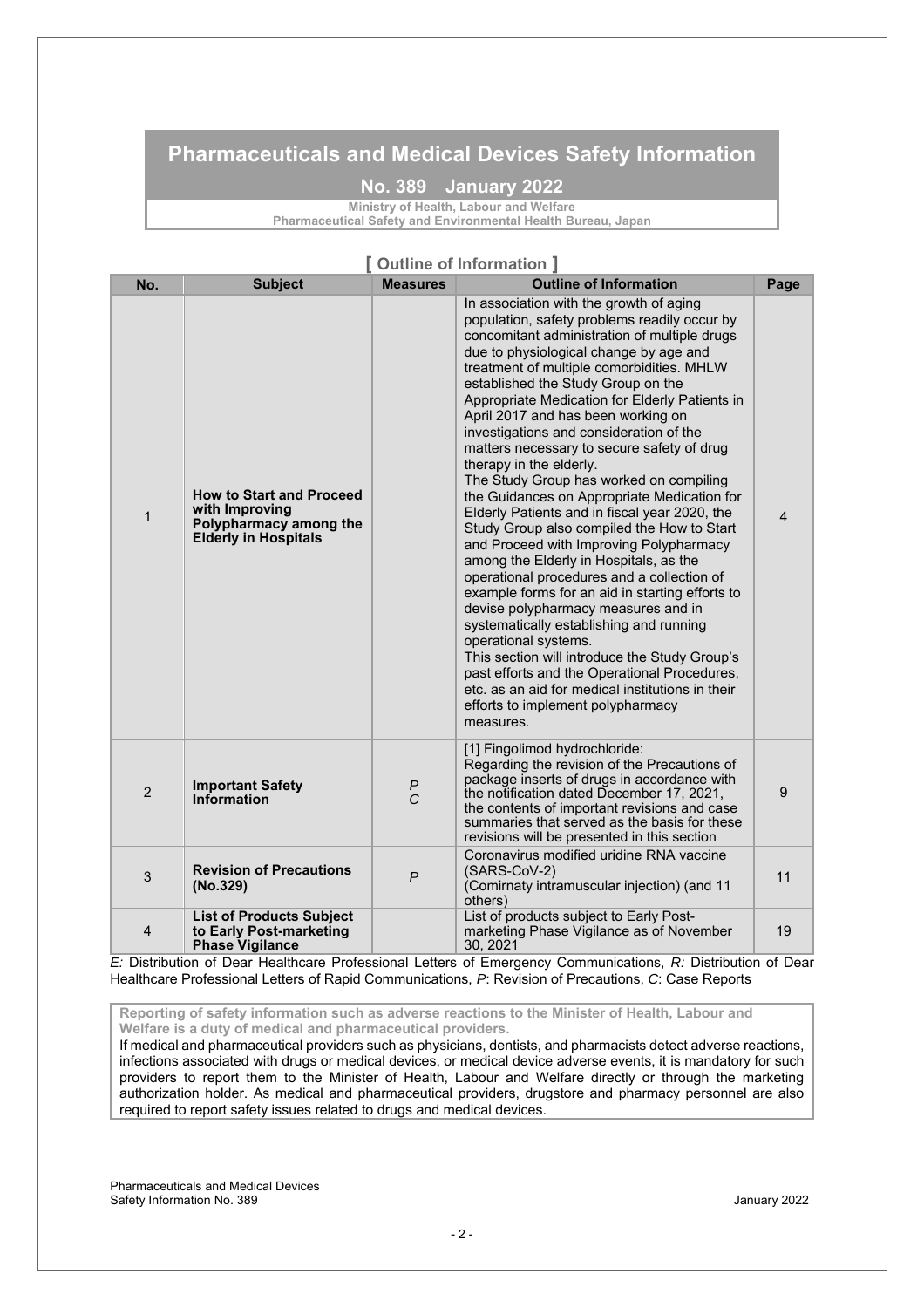### **Abbreviations**

| <b>ADE</b>   | Adverse drug event                                           |
|--------------|--------------------------------------------------------------|
| <b>ADR</b>   | Adverse drug reaction                                        |
| <b>EPPV</b>  | Early Post-marketing Phase Vigilance                         |
| <b>FY</b>    | <b>Fiscal Year</b>                                           |
| <b>GAD</b>   | <b>General Affairs Division</b>                              |
| <b>GVHD</b>  | Graft versus host disease                                    |
| <b>HPB</b>   | <b>Health Policy Bureau</b>                                  |
| <b>MAH</b>   | Marketing authorization holder                               |
| <b>MHLW</b>  | Ministry of Health, Labour and Welfare                       |
| <b>MSPO</b>  | Office of Medical Safety Promotion                           |
| <b>PIM</b>   | Potentially inappropriate medication                         |
| <b>PMDA</b>  | <b>Pharmaceuticals and Medical Devices Agency</b>            |
| <b>PSD</b>   | <b>Pharmaceutical Safety Division</b>                        |
| <b>PSEHB</b> | <b>Pharmaceutical Safety and Environmental Health Bureau</b> |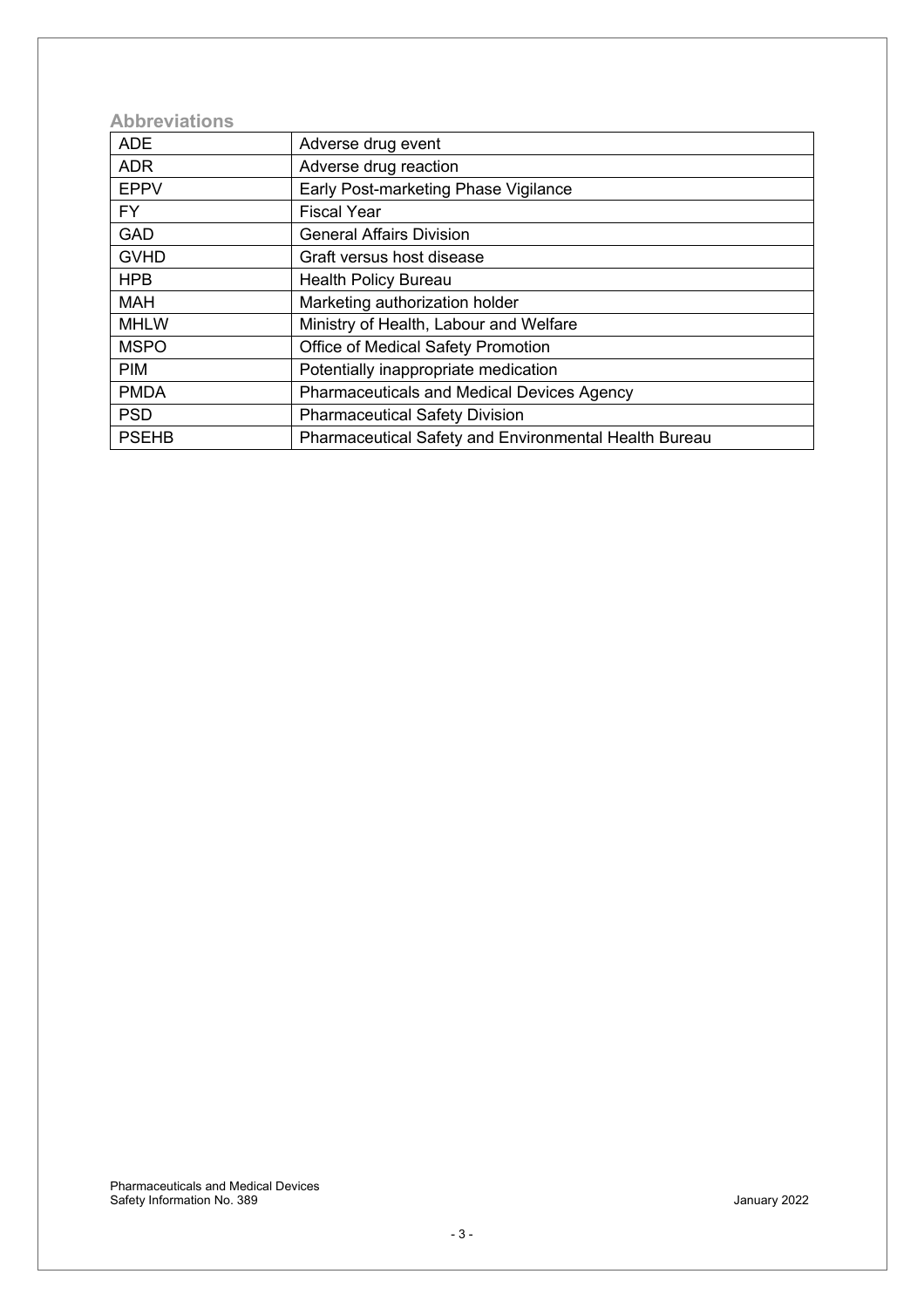## **1**

# <span id="page-3-0"></span>**How to Start and Proceed with Improving Polypharmacy among the Elderly in Hospitals**

### **1. Introduction**

 In association with the growth of the aging population, safety problems readily occur from concomitant administration of multiple drugs due to physiological change by age and treatment of multiple comorbidities. MHLW established the Study Group on the Appropriate Medication for Elderly Patients (hereinafter referred to as the "Study Group") in April 2017 and has been working on investigations and consideration of the matters necessary to secure safety of drug therapy in the elderly.

 The Study Group has worked on compiling the Guidances on Appropriate Medication for Elderly Patients and in fiscal year (FY) 2020, the Study Group also compiled How to Start and Proceed with Improving Polypharmacy\* among the Elderly in Hospitals, as the operational procedures and a collection of example forms (hereinafter referred to as "Operational Procedures, etc.") for an aid in starting efforts to devise polypharmacy measures and in systematically establishing and running operational systems.

This section will introduce the Study Group's past efforts and the Operational Procedures, etc. as an aid for medical institutions in their efforts to implement polypharmacy measures.

 \*Polypharmacy: A condition that denotes not simply using numerous medications concurrently, but rather the various concerns that this practice can lead to, such as increased risk of adverse drug events (ADEs), medication errors, and decreased medication adherence, among others

### **2. Past efforts related to polypharmacy measures**

The Study Group first compiled the Guidance on Appropriate Medication for Elderly Patients (general) for the purpose of optimization of drug therapy in the elderly (avoidance of ADEs, improvement of drug adherence, avoidance of insufficient medical treatment), and as the basic considerations for better drug therapy in view of the characteristics of the elderly. In addition, the particulars (by recuperation environment) of the guidance were compiled to clarify the points to be considered for each treatment environment of patients, taking into account the fact that such considerations required for those concerned change as patients' conditions, lives, and environments change. The MHLW issued notifications of these guidances in May 2018 and June 2019, respectively, for the use of medical institutions. In FY2019, in order to further promote appropriate drug therapy for the elderly, a questionnaire survey was conducted among hospitals with more than 100 beds to ascertain the actual status of the use of the two guidances and the proper use of drugs by the elderly. In addition, local polypharmacy measures were investigated for good practice examples, and they were compiled in a collection of examples.

 The survey revealed that 50% of the respondents had a precise understanding of polypharmacy including the definition, and approximately 60% in total had a good understanding or some understanding of the guidances compiled by the Study Group. However, only 6% of the respondents answered that "there are procedures and other rules/regulations aimed at eliminating polypharmacy that cite the contents of the guidances," and 5% answered that "special conferences are being held to deal with polypharmacy in individual patients."

### **3. How to Start and Proceed with Improving Polypharmacy for the Elderly in Hospitals**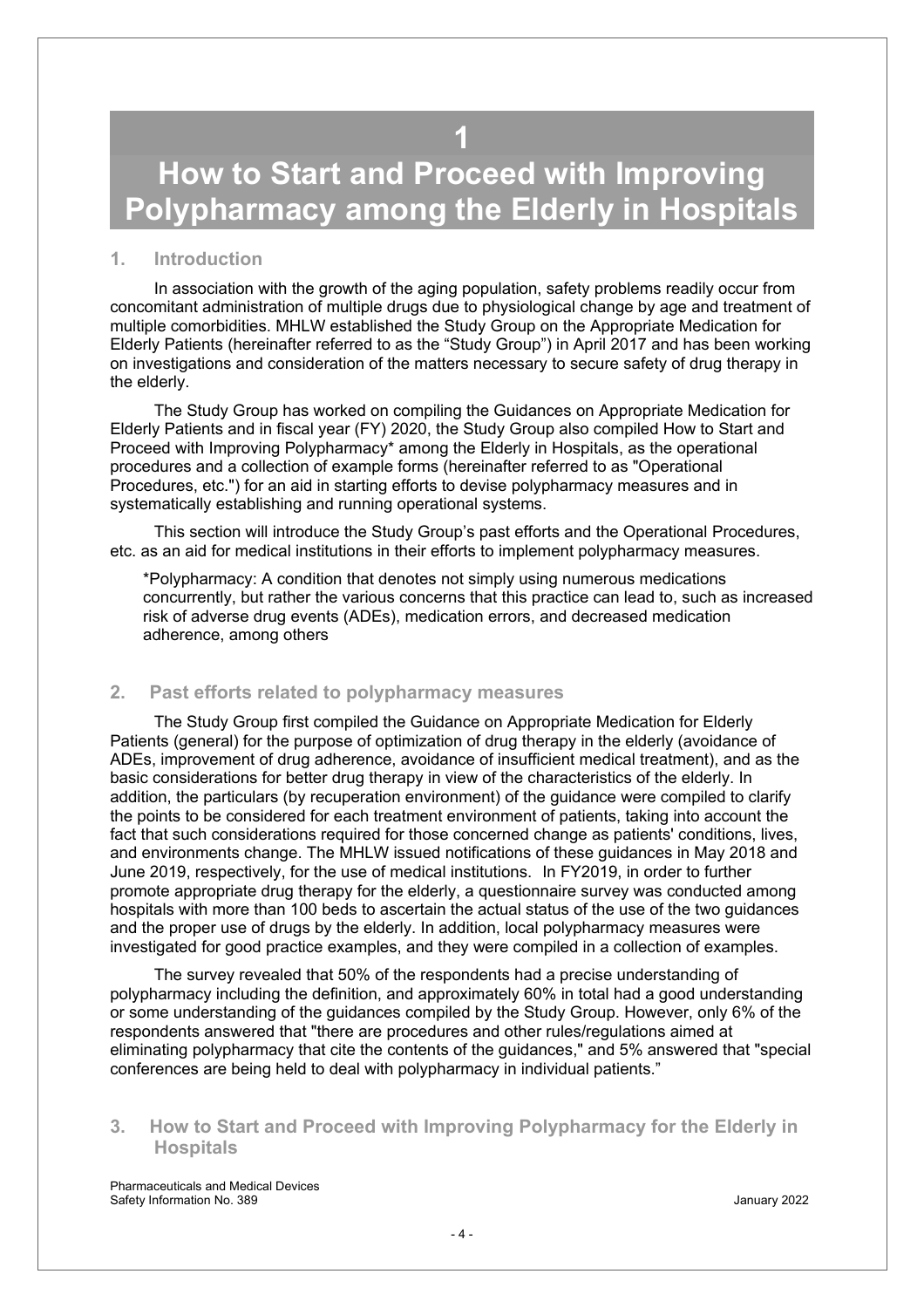As a result of the survey, it was found that while there is a certain level of understanding of polypharmacy and the two guidances, it is difficult to believe that there is sufficient progress in the efforts for polypharmacy measures, and that it is difficult to directly implement advanced measures such as those implemented in the good practice facilities. The need for a more practical tool that can be used by medical institutions was suggested. Based on these results, the Study Group discussed the issues and compiled the How to Start and Proceed with Improving Polypharmacy among the Elderly in Hospitals as the operational procedures, etc., to be used for an aid in starting efforts to devise polypharmacy measures and in systematically establishing and running operational systems.

 One of the purposes of the procedures, etc. is to be used as a start-up tool for hospitals launching their polypharmacy measures in order to solve the problems they will face in the early stages of their efforts. The responses for this purpose are summarized in Chapter 1, How to Start Polypharmacy Measures. Another purpose is for hospitals that have already taken polypharmacy measures to some extent to use them as reference materials in preparing their own operational procedures and making their operations more efficient. This purpose is addressed in Chapter 2, How to Proceed with Polypharmacy Measures. Since cooperation with medical and nursing care professionals who are responsible for the comprehensive community care system is essential when patients return to the community, cooperation with related facilities in the community is also described.

 While intended for physicians, dentists, and pharmacists as the main users, the procedures, etc. also assume use by healthcare professionals who are involved in the polypharmacy measures in a broader sense. In addition, although the procedures, etc. assume hospitals as the scene of use, active use in clinics and pharmacies of applicable contents is also hoped for.

This section introduces the outline of the efforts below.

### **Chapter 1: How to Start Polypharmacy Measures**

 $\Diamond$  Before starting polypharmacy measures

 Rather than focusing only on a uniform number of drugs or of types of drugs, it is necessary to understand that prescriptions must be optimized in terms of ensuring safety, etc., in starting polypharmacy measures. Specifically, the following must be acknowledged:

□ Understand the current situation in the hospital

□Cultivate deeper understanding in the hospital

□Seek understanding from related facilities outside the hospital

- $\Leftrightarrow$  Beginning with small issues
- $\Box$  Decide who will be in charge.
- □ Start small.
- $\Box$  Select patients for polypharmacy measures within the capacity for care.
- $\Box$  Utilize already existing arrangements and tools (Table 1).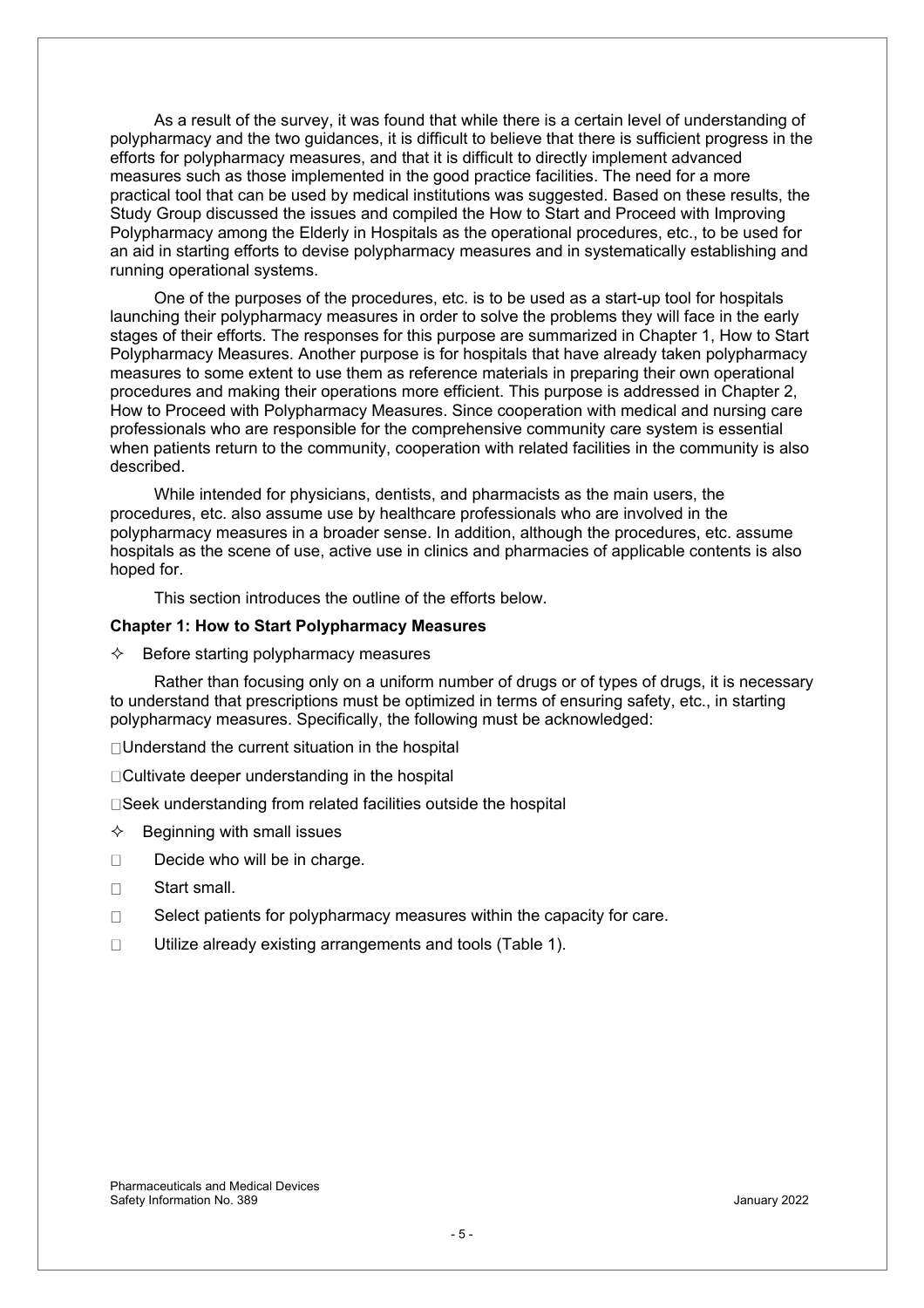| Job category                                     | Tool                                                           | Utilization strategy                                                                                                                          |
|--------------------------------------------------|----------------------------------------------------------------|-----------------------------------------------------------------------------------------------------------------------------------------------|
| Physicians<br>and dentists                       | Medical<br>information form                                    | · Add a column for details and reasons for<br>prescription revision.                                                                          |
|                                                  |                                                                | $\cdot$ Add a column for pharmacists to<br>summarize medications.                                                                             |
| Pharmacists<br>in the<br>pharmacy<br>department, | Record format<br>for medications<br>brought in at<br>admission | Add a check box for suspected<br>polypharmacy and a column to state the<br>reason for the suspicion.                                          |
| etc.                                             | Medication<br>management<br>summary                            | Note the details of the prescription revision<br>with reasons.                                                                                |
|                                                  | Medication<br>record book                                      | Note the details of the prescription revision<br>with reasons.                                                                                |
|                                                  | Medication<br>information form                                 | Details of prescription revision with the<br>reasons should be noted in the column for<br>pharmacists to summarize medications and<br>others. |
| <b>Nurses</b>                                    | Nursing<br>summary                                             | Add a column for details and reasons for<br>prescription revision.                                                                            |
| Administrative<br>staff, etc.                    | Electronic<br>medical record                                   | Customize the electronic medical record to<br>incorporate the perspective of polypharmacy<br>measures.                                        |
|                                                  |                                                                | (e.g.) A warning message should be<br>arranged to come off in response to<br>drugs falling under the category of<br>PIMs*.                    |
| Pharmacy<br>pharmacist                           | Medication<br>information form                                 | Add a column for patients' intentions,<br>proposed revision of prescription and<br>reasons for it, for them to fill in.                       |

| □Table 1 How to adopt polypharmacy measures for existing tools |  |  |  |  |  |  |  |  |
|----------------------------------------------------------------|--|--|--|--|--|--|--|--|
|----------------------------------------------------------------|--|--|--|--|--|--|--|--|

 **\***PIMs: Potentially inappropriate medications that require extremely careful administration

### $\Diamond$  Challenges and responses in starting polypharmacy measures

Responses to challenges such as "too understaffed to make time to identify polypharmacy patients or to consider polypharmacy measures," "insufficient cooperation with other job categories," "Medication record book underutilized," "Difficulty determining whether a patient is under polypharmacy or not," "Difficulty for a physician to adjust medications prescribed in other departments," "Difficulty grasping comprehensive disease conditions," "A system yet to be arranged to feedback the revised prescription details to primary physicians," "Difficulty obtaining patients' understanding."

### **Chapter 2: How to start polypharmacy measures**

- $\Diamond$  Setting up a system for polypharmacy measures
	- $\triangleright$  Review the concept of polypharmacy.
	- $\triangleright$  Identify the purposes of polypharmacy measures.
	- $\triangleright$  Assemble related materials.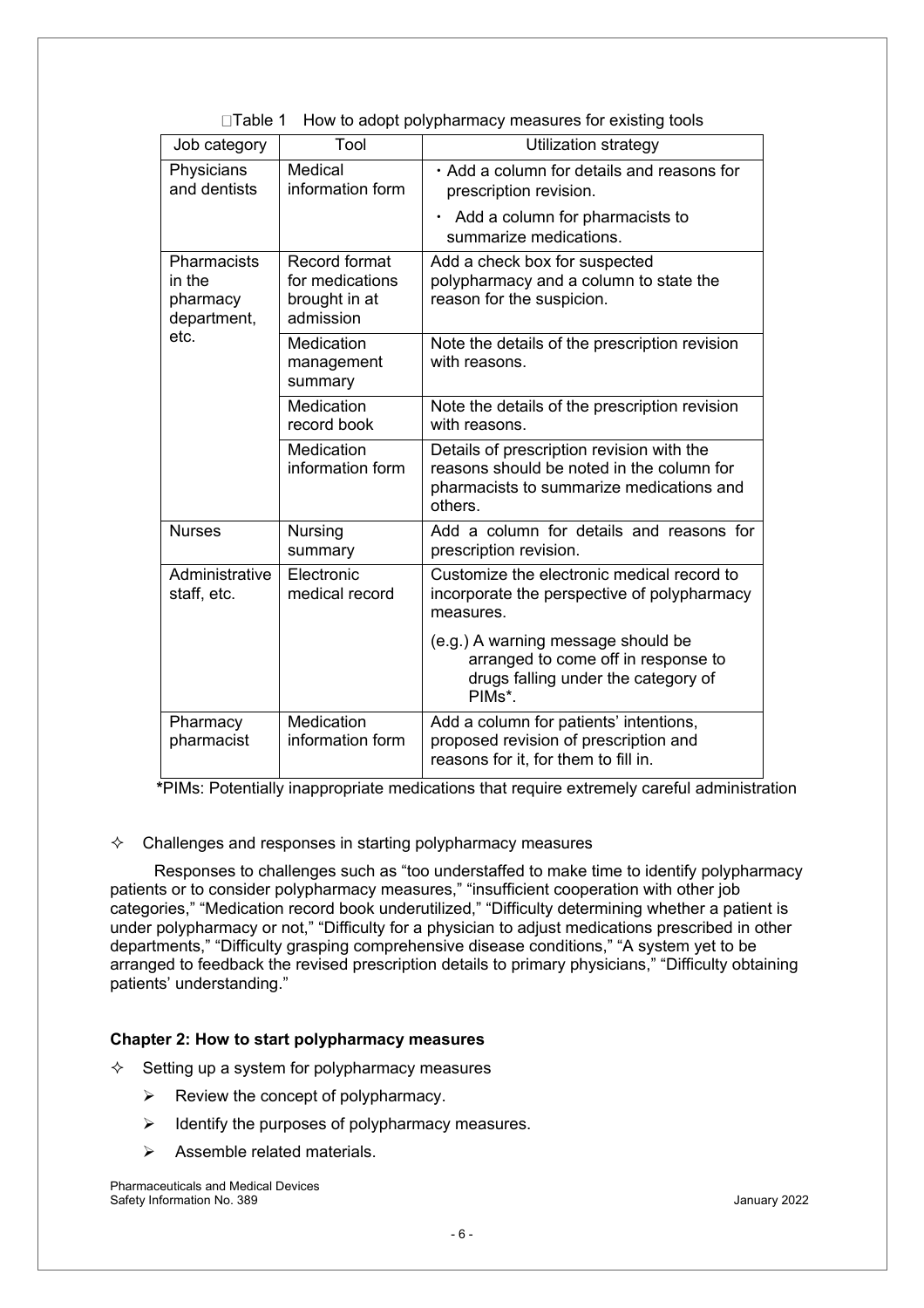- $\triangleright$  Develop operating rules.
- $\triangleright$  Develop a staffing structure.
- $\triangleright$  Develop a cooperation structure with medical and nursing care professionals, etc., who are responsible for the comprehensive community care system.
- $\triangleright$  Monitor results of polypharmacy measures.
- $\triangleright$  Promote digitization of polypharmacy measures.
- $\triangleright$  Consider the costs.

#### $\Diamond$  Implementation of polypharmacy measures

 Specific procedures and considerations in implementing polypharmacy measures are presented as responses to inpatients along the course from prior to, during, and after admission (Figure 1), as well as responses for outpatients and educational activities for staff.



**Figure 1 Flow of responses for inpatients** 

Note: "Polypharmacy-related conference" includes existing medical team conferences if polypharmacy is discussed.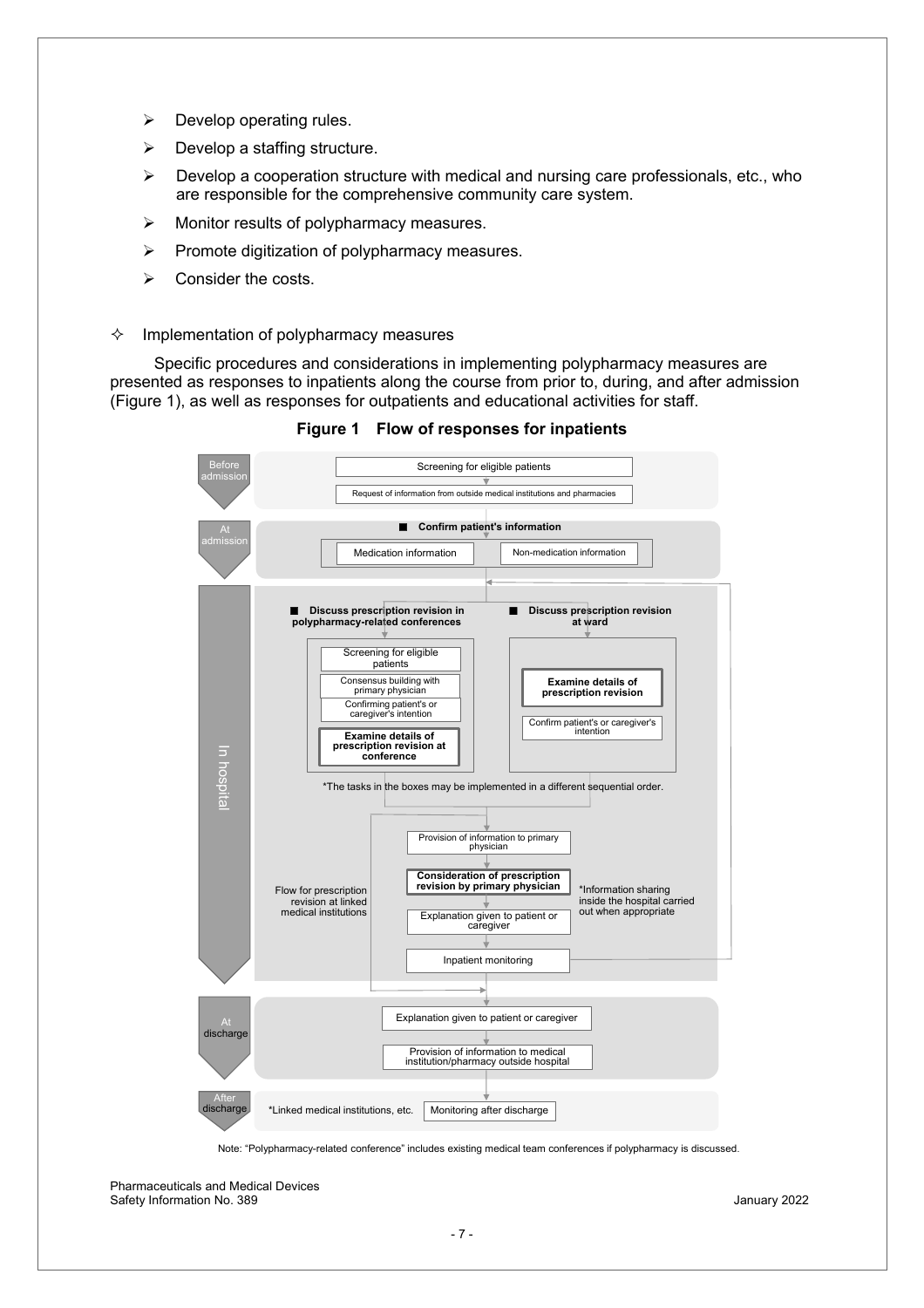#### $\Leftrightarrow$  Collection of example forms

 Examples of forms to be used in polypharmacy measures (preparing rules, identifying patients suspected of polypharmacy, providing information on the results of prescription revision, and monitoring of patients' conditions after prescription revision) are contained.

### **4. Closing remark**

 The How to Start and Proceed with Improving Polypharmacy among the Elderly in Hospitals and the Guidances on Appropriate Medication for Elderly Patients introduced here are available on the MHLW's website (see reference below) for reference and use in polypharmacy measures. The Study Group's past efforts and current discussions for polypharmacy are also listed in the reference.

 Continued consideration of the concerned parties for the safety measures for drugs would be appreciated.

### **[References]**

- ࣭Guidance on Appropriate Medication for Elderly Patients (general) (HPB/GAD/MSPO 0529 No.1, PSEHB/PSD 0529 No.1 dated May 29, 2018) https://www.mhlw.go.jp/stf/shingi2/0000208848.html (Japanese) https://www.pmda.go.jp/files/000232249.pdf (English)
- ࣭Guidance of Appropriate Medication for Elderly Patients [particular (by recuperation environment)] (HPB/GAD/MSPO 0614 No.1, PSEHB/PSD 0614 No.1 dated June 14, 2019)

https://www.mhlw.go.jp/stf/newpage\_05217.html (only in Japanese)

࣭FY2019 Survey on the Polypharmacy Measures in Clinical Practice (Material 1, the 11th Study Group on the Appropriate Medication for Elderly Patients on April 10, 2020)

https://www.mhlw.go.jp/content/11125000/000622768.pdf (only in Japanese)

- How to Start and Proceed with Improving Polypharmacy among the Elderly in Hospitals (HPB/GAD/MSPO 0331 No.1, PSEHB/PSD 0331 No.1 dated March 31, 2021) https://www.mhlw.go.jp/content/11120000/000763323.pdf (only in Japanese)
- Study Group on the Appropriate Medication for Elderly Patients http://www.mhlw.go.jp/stf/shingi/other-iyaku.html?tid=431862 (only in Japanese)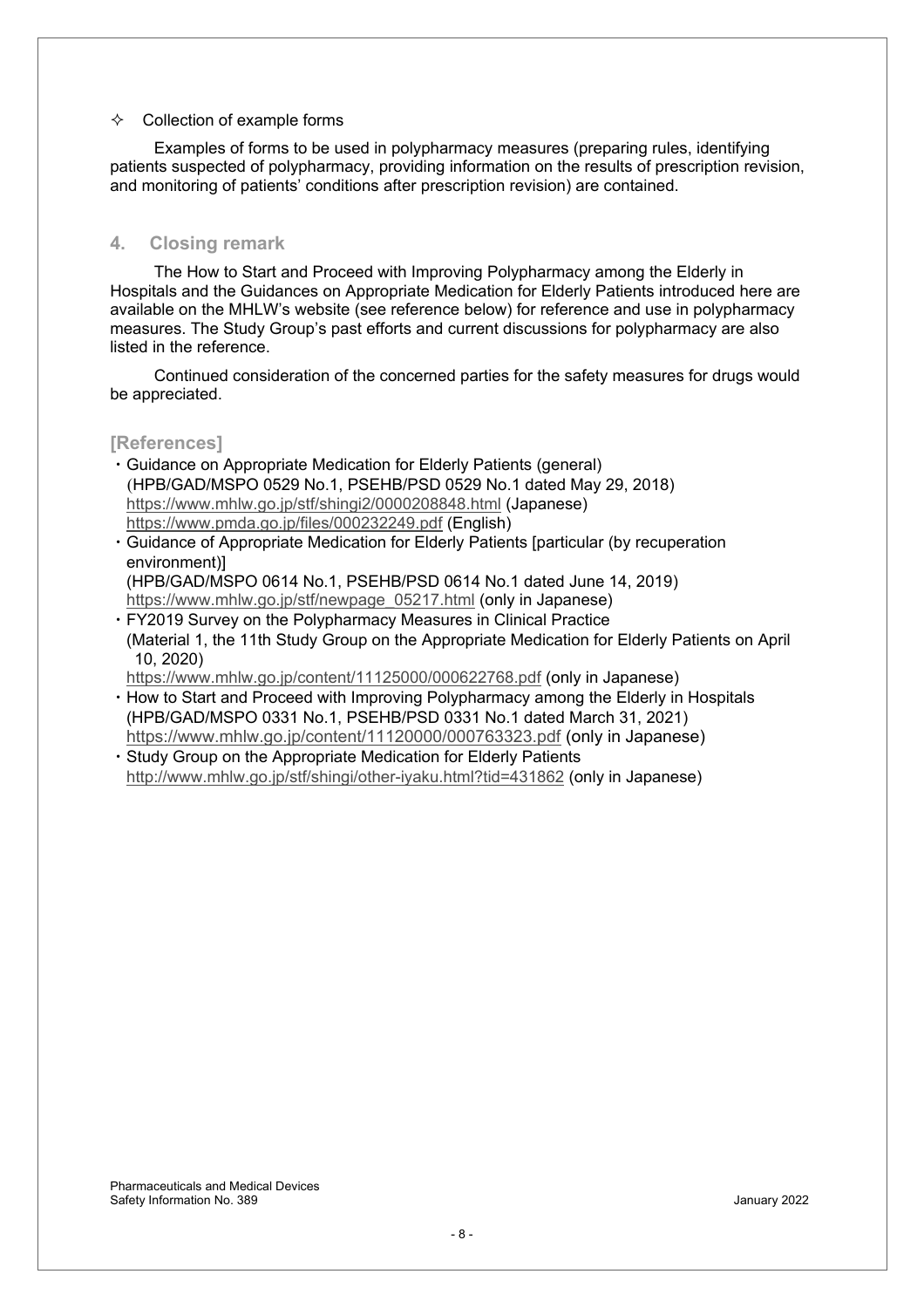## **2**

# **Important Safety Information**

<span id="page-8-0"></span>Regarding the revision of the Precautions of package inserts of drugs in accordance with the Notification dated December 17, 2021, this section will present the details of important revisions as well as the case summary serving as the basis for these revisions.

### 1 **Fingolimod hydrochloride**

| <b>Brand name</b><br>(name of company) | a. Imusera Capsules 0.5 mg (Mitsubishi Tanabe Pharma<br>Corporation)<br>b. Gilenya Capsules 0.5 mg (Novartis Pharma K.K.) |
|----------------------------------------|---------------------------------------------------------------------------------------------------------------------------|
| <b>Therapeutic category</b>            | Agents affecting metabolism, n.e.c. (not elsewhere classified)                                                            |
| <b>Indications</b>                     | Prevention of relapse and delay of progression of physical disability<br>in multiple sclerosis                            |

### **PRECAUTIONS (revised language is underlined)**

| [Under new instructions]     |                                                                          |
|------------------------------|--------------------------------------------------------------------------|
| <b>8. IMPORTANT</b>          | Thrombocytopenia may occur. Blood tests (such as blood cell count)       |
| <b>PRECAUTIONS</b>           | should be performed prior to, and periodically during, administration of |
| (newly added)                | this drug.                                                               |
|                              | Cases of severe exacerbation of disease compared with before             |
|                              | administration have been reported following discontinuation of this      |
|                              | drug, generally observed up to 24 weeks after discontinuation. When      |
|                              | administration is discontinued, caution should be exercised for severe   |
|                              | aggravation of disease.                                                  |
| <b>11. ADVERSE</b>           | Thrombocytopenia                                                         |
| <b>REACTIONS</b>             |                                                                          |
| 11.1 Clinically              |                                                                          |
| <b>Significant Adverse</b>   |                                                                          |
| <b>Reactions</b>             |                                                                          |
| (newly added)                |                                                                          |
| <b>Reference information</b> | Number of cases (for which a causal relationship between the drug        |
|                              | and event is reasonably possible) reported during the previous           |
|                              | approximately 3-year period (April 2018 to March 2020)                   |
|                              | Cases involving thrombocytopenia: 0                                      |
|                              | Cases involving severe exacerbation of disease after                     |
|                              | discontinuation: 18 (No patient mortalities)                             |
|                              | Number of patients using the drug as estimated by the MAH during         |
|                              | the previous 1-year period:                                              |
|                              | [1] Approximately 2 385                                                  |
|                              | [2] Approximately 1 200                                                  |
|                              | Japanese market launch: [1] [2] November 2011                            |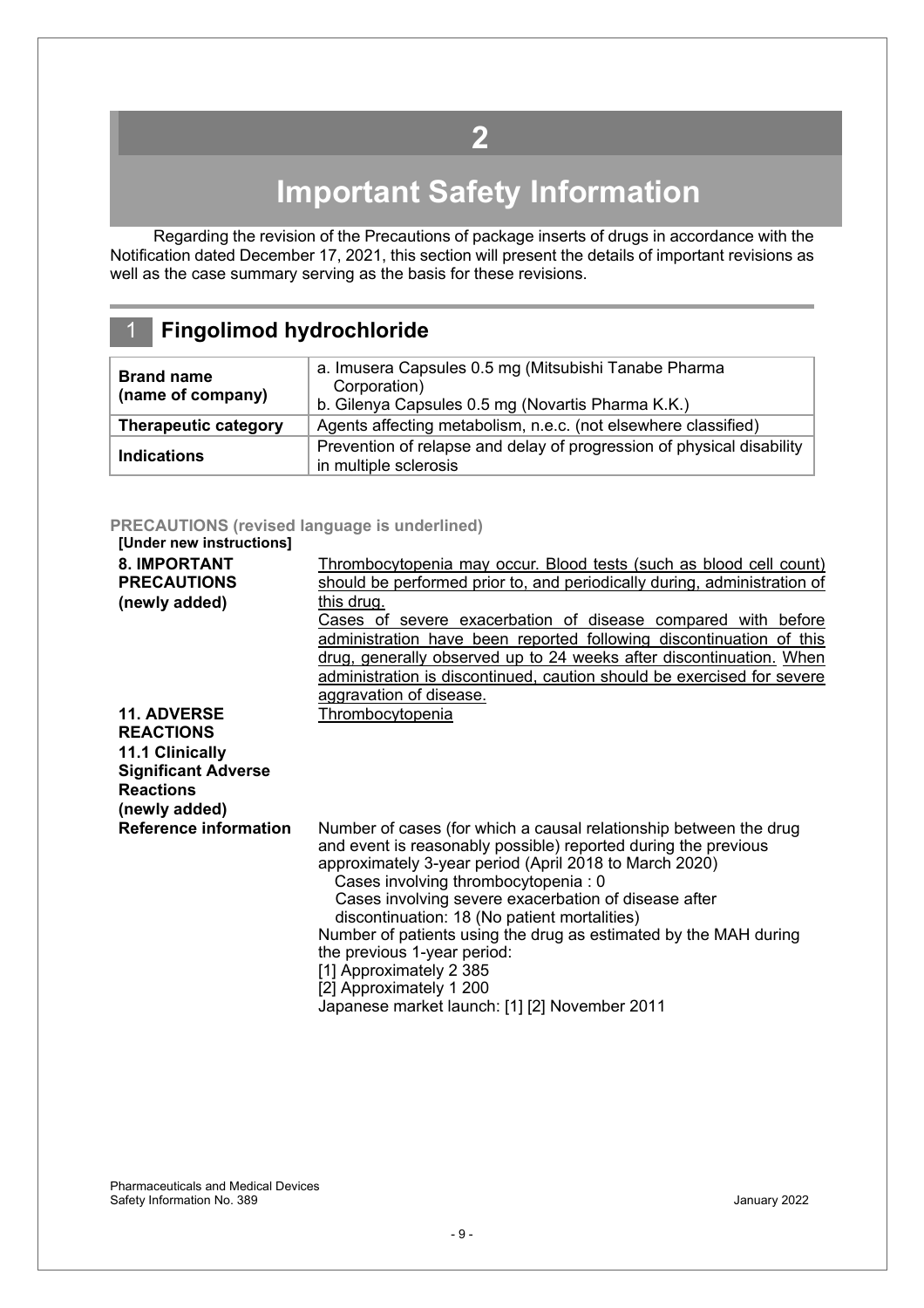|               | Patient                          | Daily dose/                   |                                                                                                 | Adverse reaction                                                                 |                                                                                                                                                                                                                                                                                                                                                    |
|---------------|----------------------------------|-------------------------------|-------------------------------------------------------------------------------------------------|----------------------------------------------------------------------------------|----------------------------------------------------------------------------------------------------------------------------------------------------------------------------------------------------------------------------------------------------------------------------------------------------------------------------------------------------|
| Sex/<br>age   | Reason for use<br>(complication) | administration<br>duration    |                                                                                                 | Clinical course and treatment                                                    |                                                                                                                                                                                                                                                                                                                                                    |
| Female<br>40s | Multiple sclerosis<br>(none)     | 0.5 <sub>mg</sub><br>615 days | Multiple sclerosis relapse                                                                      |                                                                                  |                                                                                                                                                                                                                                                                                                                                                    |
|               |                                  |                               | <b>Before</b><br>administration                                                                 | decreased.<br>present<br>MRI: Multiple                                           | The patient had difficulty using her right<br>hand. Lower extremities deep sensation<br>Symptoms: Sensory system symptoms<br>lesions found<br>in<br>the<br>periventricular white matter, cervical and<br>thoracic spinal cord, Cerebral lesions: Yes,<br>Cerebellar lesions: No, Brain stem lesions:<br>No, Optic lesions: No, Spinal lesions: Yes |
|               |                                  |                               | Day 1 of<br>administration                                                                      | was initiated.                                                                   | Administration of fingolimod hydrochloride                                                                                                                                                                                                                                                                                                         |
|               |                                  |                               | Day 615 of<br>administration<br>(Day of<br>discontinuation)<br>28 days after<br>discontinuation | due to concerns<br>Brain MRI findings were stable.                               | Fingolimod hydrochloride was discontinued<br>about<br>progressive<br>multifocal leukoencephalopathy (PML), etc.                                                                                                                                                                                                                                    |
|               |                                  |                               | 36 days after<br>discontinuation                                                                | Administration of dimethyl fumarate was<br>initiated.                            |                                                                                                                                                                                                                                                                                                                                                    |
|               |                                  |                               | 91 days after<br>discontinuation                                                                | and<br>lesions<br>confirmed.<br>Cerebral<br>Steroid pulse therapy was performed. | MRI: Many multifocal mass-like spinal cord<br>lesions<br>recurrent<br>were<br>lesions:<br>Yes,<br>Cerebellar lesions: No, Brain stem lesions:<br>No, Optic lesions: No, Spinal lesions: Yes<br>Symptoms: Paresis/paralysis, numbness                                                                                                               |
|               |                                  |                               | 119 days after<br>discontinuation                                                               | lesion.                                                                          | Brain MRI observed an enhanced new                                                                                                                                                                                                                                                                                                                 |
|               |                                  |                               | 173 days after<br>discontinuation<br>301 days after                                             | was performed.<br>MRI confirmed many new lesions and                             | MRI confirmed many enhanced new lesions<br>and recurrent lesions. Steroid pulse therapy                                                                                                                                                                                                                                                            |
|               |                                  |                               | discontinuation<br>419 days after                                                               | recurrent lesions. Steroid pulse therapy was<br>performed.                       | MRI confirmed many new lesions and                                                                                                                                                                                                                                                                                                                 |
|               |                                  |                               | discontinuation<br>465-525 days                                                                 | performed.                                                                       | recurrent lesions. Steroid pulse therapy was<br>7 cycles of immunoadsorption therapy were                                                                                                                                                                                                                                                          |
|               |                                  |                               | after<br>discontinuation                                                                        | performed.                                                                       |                                                                                                                                                                                                                                                                                                                                                    |
|               |                                  |                               | 525 days after<br>discontinuation                                                               |                                                                                  | Final diagnosis: Multiple sclerosis relapse<br>Multiple sclerosis relapse was not resolved.                                                                                                                                                                                                                                                        |
|               | Laboratory test value            |                               |                                                                                                 |                                                                                  |                                                                                                                                                                                                                                                                                                                                                    |
|               |                                  | Before                        | Day of                                                                                          | 28 days after                                                                    | After onset of                                                                                                                                                                                                                                                                                                                                     |
|               |                                  | administration                | discontinuation                                                                                 | discontinuation                                                                  | adverse<br>reactions                                                                                                                                                                                                                                                                                                                               |
|               | EDSS*                            | 1.5                           |                                                                                                 |                                                                                  | 1.5                                                                                                                                                                                                                                                                                                                                                |
|               | Lymphocyte count (/µL)           |                               | 479                                                                                             | 1191                                                                             |                                                                                                                                                                                                                                                                                                                                                    |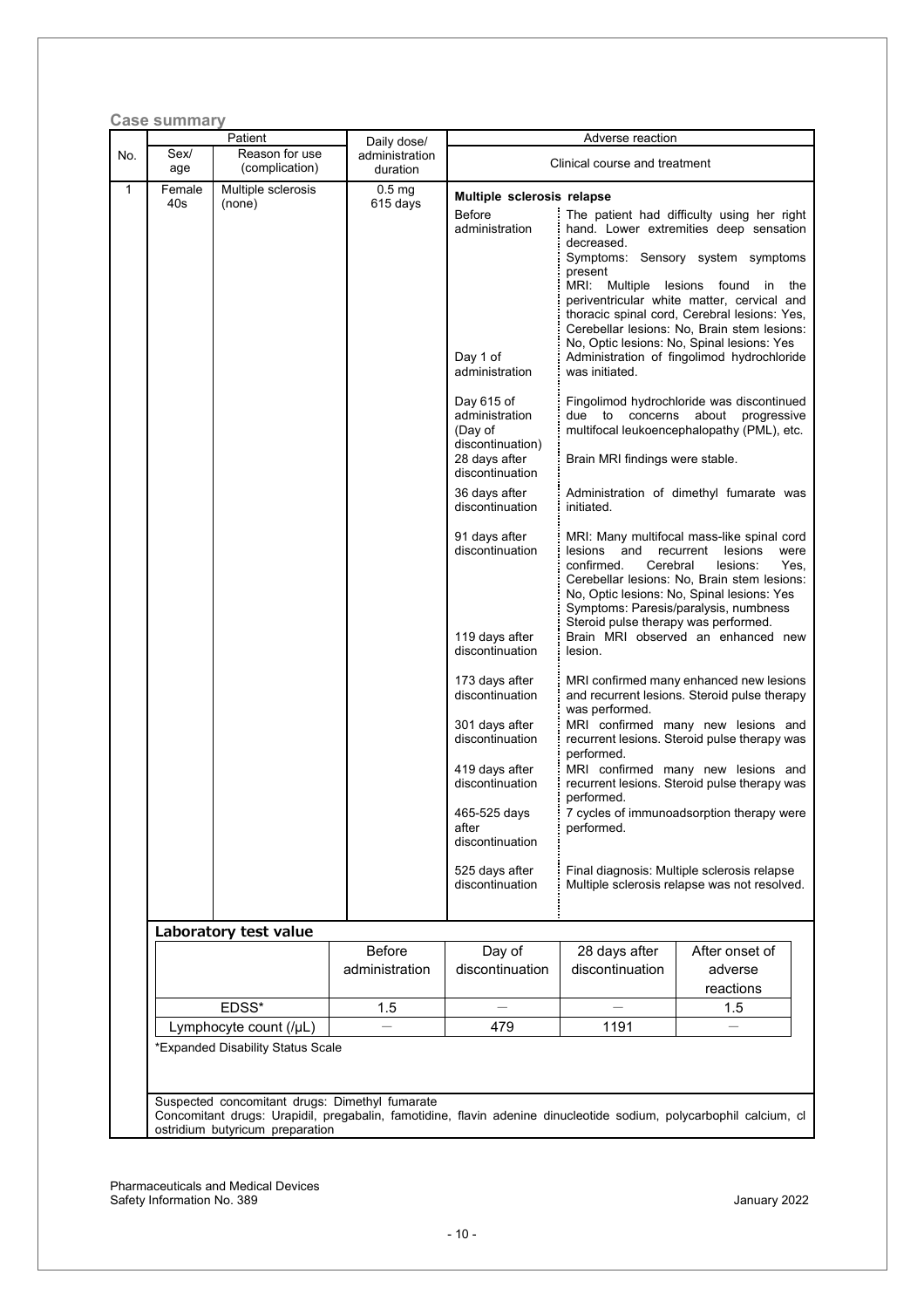## **3 Revision of Precautions (No.329)**

<span id="page-10-0"></span>This section presents details of revisions to the Precautions of package inserts and brand names of drugs that have been revised in accordance with the Notifications dated December 3, December 8, and December 17, 2021.

#### **Vaccines**

### **Coronavirus modified uridine RNA vaccine (SARS-CoV-2)**

**[Under New instructions] 8. IMPORTANT PRECAUTIONS**

**Brand name Comirnaty intramuscular injection (Pfizer Japan Inc.)** 

Shock, anaphylaxis may occur. Vaccine recipients should be carefully questioned regarding their history of hypersensitivity prior to, and preferably be monitored for their conditions for a certain amount of time following, inoculation with this vaccine. In addition, individuals who have developed shock, anaphylaxis following inoculation with this vaccine should not be inoculated with this vaccine thereafter.

Myocarditis, pericarditis may occur. Vaccine recipients or their caregivers should be instructed in advance to seek medical attention immediately if they experience or notice any symptoms that could suggest myocarditis or pericarditis (such as chest pain, palpitation, oedema, dyspnoea, and tachypnoea).

**11. ADVERSE REACTIONS**

**11.1 Clinically** 

Shock, anaphylaxis

| <b>Significant Adverse</b>    | Myocarditis, pericarditis                                           |                                                                          |  |  |  |  |  |
|-------------------------------|---------------------------------------------------------------------|--------------------------------------------------------------------------|--|--|--|--|--|
| <b>Reactions</b>              |                                                                     |                                                                          |  |  |  |  |  |
| (newly added)                 |                                                                     |                                                                          |  |  |  |  |  |
| <b>11.2 Other Adverse</b>     | Site                                                                | Adverse reactions                                                        |  |  |  |  |  |
| <b>Reactions</b>              | Immune                                                              | Hypersensitivity (rash, pruritus, erythema, urticarial,                  |  |  |  |  |  |
| (newly added)                 | system                                                              | angioedema, facial swelling, etc.)                                       |  |  |  |  |  |
| <b>15. OTHER</b>              | Cases of myocarditis and pericarditis have been reported overseas   |                                                                          |  |  |  |  |  |
| <b>PRECAUTIONS</b>            | following inoculation with coronavirus modified uridine RNA vaccine |                                                                          |  |  |  |  |  |
| <b>15.1 Information Based</b> |                                                                     | (SARS-CoV-2). Reported cases for the initial immunization have           |  |  |  |  |  |
| on Clinical Use               | occurred predominantly in male adolescents and young adults and     |                                                                          |  |  |  |  |  |
|                               |                                                                     | onset was typically within several days after the second vaccination. It |  |  |  |  |  |
|                               |                                                                     | has also been reported that in most cases, patients had improvement      |  |  |  |  |  |
|                               |                                                                     | of symptoms by resting in a supine position in hospital.                 |  |  |  |  |  |
| (newly added)                 |                                                                     | It is suggested that the frequency of myocarditis and pericarditis was   |  |  |  |  |  |
|                               |                                                                     | higher in the male adolescents and young adults following the second     |  |  |  |  |  |
|                               |                                                                     | inoculation with this vaccine for the initial immunization by comparing  |  |  |  |  |  |
|                               |                                                                     | the reporting rates of myocarditis and pericarditis in the domestic      |  |  |  |  |  |
|                               |                                                                     | suspected adverse reaction reports after the start of vaccination and    |  |  |  |  |  |
|                               |                                                                     | the estimated background incidence rates of myocarditis and              |  |  |  |  |  |
|                               |                                                                     | pericarditis in the general population utilizing a domestic medical      |  |  |  |  |  |
|                               | information database.                                               |                                                                          |  |  |  |  |  |
|                               |                                                                     | Although the causal relationship is unknown, cases of localized swelling |  |  |  |  |  |
|                               |                                                                     | (particularly in the face) that developed around the areas of filler     |  |  |  |  |  |
|                               |                                                                     | placements following inoculation with Coronavirus modified uridine RNA   |  |  |  |  |  |
|                               | vaccine                                                             | (SARS-CoV-2) have been reported overseas in vaccine                      |  |  |  |  |  |
|                               |                                                                     | recipients with a history of injection of dermatological fillers.        |  |  |  |  |  |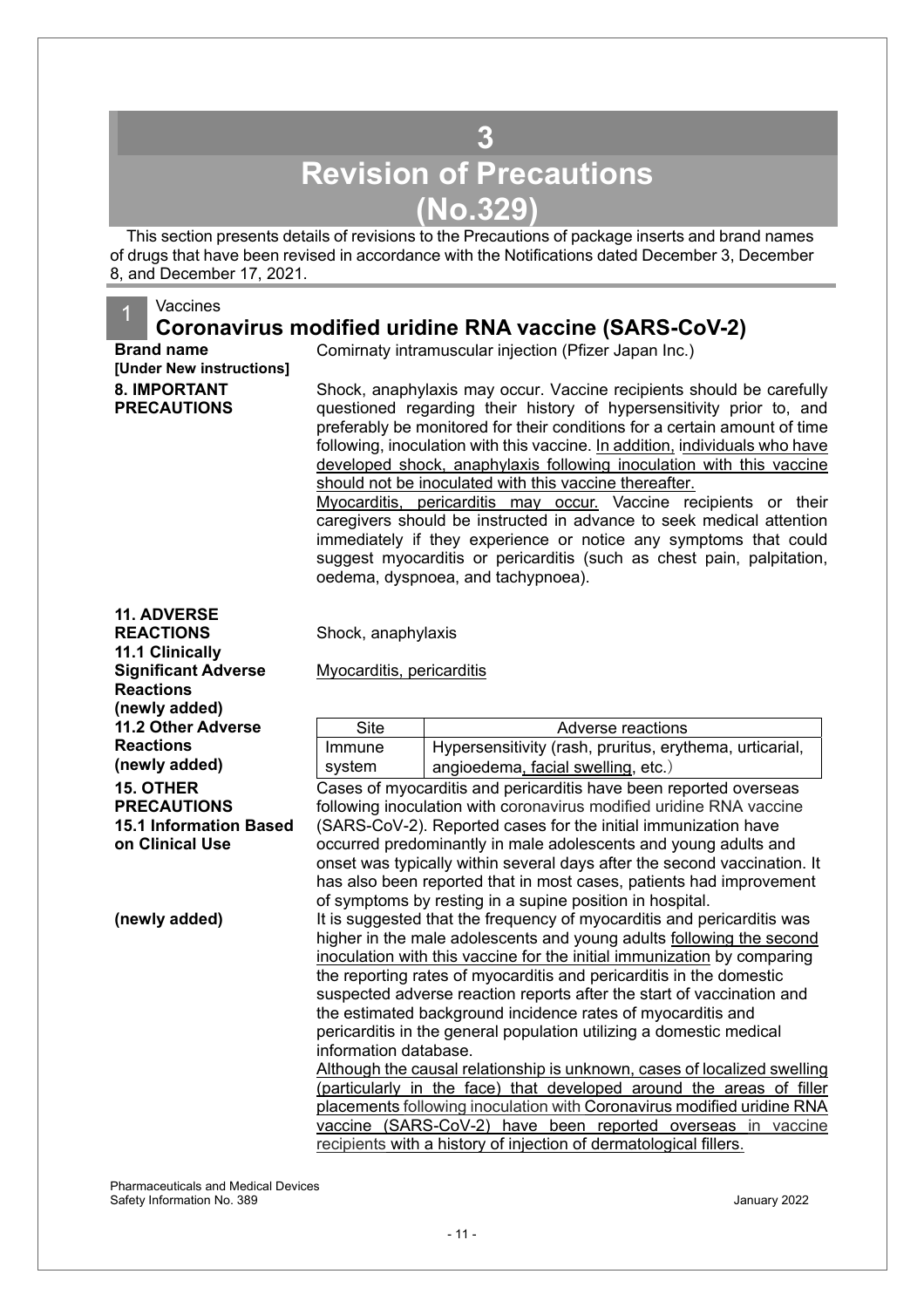2 Vaccines **Coronavirus modified uridine RNA vaccine (SARS-CoV-2)**

|                               | COLOHAVILUS HIOQINIBU UHUMB KIVA VACCINB (SAKS-COV-Z)                     |
|-------------------------------|---------------------------------------------------------------------------|
| <b>Brand name</b>             | Spikevax Intramuscular Injection (previously COVID-19 Vaccine             |
|                               | Moderna Intramuscular Injection)                                          |
|                               | (Takeda Pharmaceutical Company Limited.)                                  |
| [Under New instructions]      |                                                                           |
| <b>8. IMPORTANT</b>           | Myocarditis, pericarditis may occur. Vaccine recipients or their          |
| <b>PRECAUTIONS</b>            | caregivers should be instructed in advance to seek medical attention      |
|                               | immediately if they experience or notice any symptoms that could          |
|                               | suggest myocarditis or pericarditis (such as chest pain, palpitation,     |
|                               | oedema, dyspnoea, and tachypnoea).                                        |
| <b>11. ADVERSE</b>            |                                                                           |
| <b>REACTIONS</b>              |                                                                           |
| 11.1 Clinically               |                                                                           |
| <b>Significant Adverse</b>    | Myocarditis, pericarditis                                                 |
| <b>Reactions</b>              |                                                                           |
| (newly added)                 |                                                                           |
| <b>15. OTHER</b>              | Cases of myocarditis and pericarditis have been reported overseas         |
| <b>PRECAUTIONS</b>            | following inoculation with coronavirus modified uridine RNA vaccine       |
| <b>15.1 Information Based</b> | (SARS-CoV-2). Reported cases for the initial immunization have            |
| on Clinical Use               | occurred predominantly in male adolescents and young adults and           |
|                               | onset was typically within several days after the second vaccination. It  |
|                               | has also been reported that in most cases, patients had improvement       |
|                               | of symptoms by resting in a supine position in hospital.                  |
|                               | It is suggested that the frequency of myocarditis and pericarditis was    |
|                               | higher in the male adolescents and young adults following the second      |
|                               | inoculation with this vaccine by comparing the reporting rates of         |
|                               | myocarditis and pericarditis in the domestic suspected adverse            |
|                               | reaction reports after the start of vaccination and the estimated         |
|                               | background incidence rates of myocarditis and pericarditis in the         |
|                               | general population utilizing a domestic medical information database.     |
| (newly added)                 | Although the causal relationship is unknown, cases of localized           |
|                               | swelling (particularly in the face) that developed around the areas of    |
|                               | filler placements following inoculation with Coronavirus modified         |
|                               | uridine RNA vaccine (SARS-CoV-2) have been reported overseas in           |
|                               | vaccine recipients with a history of injection of dermatological fillers. |
|                               |                                                                           |

3 Other agents for epidermis

### **Tacrolimus hydrate (ointment 0.1%)**

| <b>Brand name</b>            | Protopic Ointment 0.1% (Maruho Co., Ltd.)                              |
|------------------------------|------------------------------------------------------------------------|
| [Under Old instructions]     |                                                                        |
| Warnings                     | (deleted)                                                              |
| <b>Important Precautions</b> | The immunosuppressive effects of this drug present a potential risk of |
| (newly added)                | carcinogenicity. In the long-term post-marketing survey conducted in   |
|                              | Japan with the 0.03% preparation, no cases of malignant lymphoma,      |
|                              | skin cancer or other malignant tumor have been reported. No increase   |
|                              | in the risk of carcinogenicity associated with this drug was observed  |
|                              | either in an overseas long-term epidemiological study. On the other    |
|                              | hand, cases of malignant lymphoma or skin cancer have been             |
|                              | reported in patients treated with this drug, although the causal       |
|                              | relationship is not clear. When this drug is used, such information    |
|                              | should be made known to patients and their understanding should be     |
|                              | ensured prior to administration.                                       |
|                              | (deleted)                                                              |
|                              |                                                                        |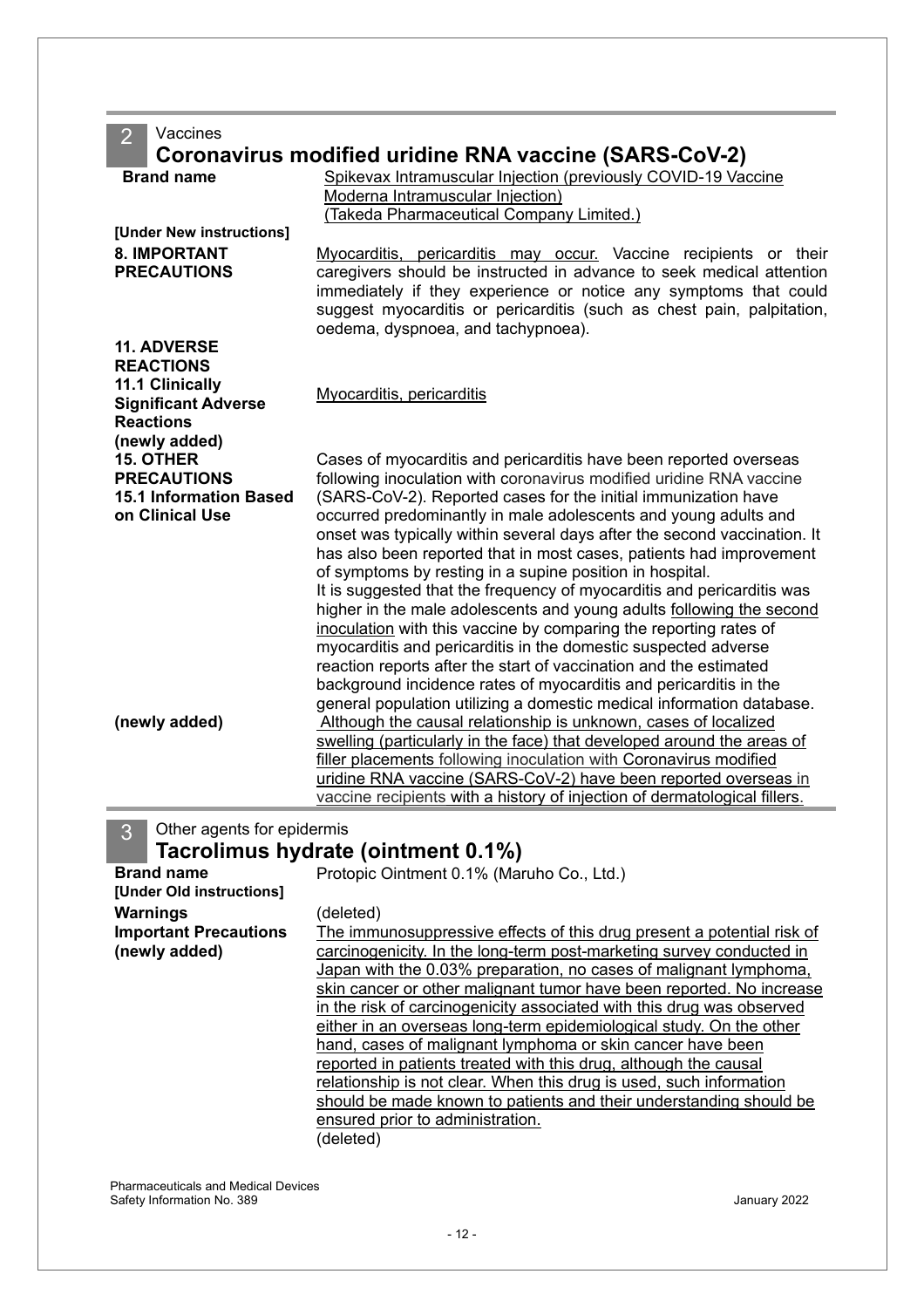| <b>Other Precautions</b><br>(newly added) | In order to assess the long-term carcinogenic risk of this drug, an<br>epidemiological study (a prospective cohort study for 10 years) was<br>conducted overseas in pediatric patients with atopic dermatitis. During<br>44 629 person-years of observation, malignant tumor was reported in<br>6 cases and the standardized incidence ratio relative to the expected |
|-------------------------------------------|-----------------------------------------------------------------------------------------------------------------------------------------------------------------------------------------------------------------------------------------------------------------------------------------------------------------------------------------------------------------------|
|                                           | number of 5.95 cases in the sex- and age-matched population was                                                                                                                                                                                                                                                                                                       |
| [Under New instructions]                  | 1.01 (95% CI: 0.37 to 2.20).                                                                                                                                                                                                                                                                                                                                          |
| <b>1. WARNINGS</b>                        |                                                                                                                                                                                                                                                                                                                                                                       |
| <b>8. IMPORTANT</b>                       | (deleted)                                                                                                                                                                                                                                                                                                                                                             |
| <b>PRECAUTIONS</b>                        | The immunosuppressive effects of this drug present a potential risk of<br>carcinogenicity. In the long-term post-marketing survey conducted in                                                                                                                                                                                                                        |
|                                           | Japan with the 0.03% preparation, no cases of malignant lymphoma,                                                                                                                                                                                                                                                                                                     |
|                                           | skin cancer or other malignant tumor have been reported. No increase                                                                                                                                                                                                                                                                                                  |
|                                           | in the risk of carcinogenicity associated with this drug was observed                                                                                                                                                                                                                                                                                                 |
|                                           | either in an overseas long-term epidemiological study. On the other                                                                                                                                                                                                                                                                                                   |
|                                           | hand, cases of lymphoma or skin cancer have been reported in patients                                                                                                                                                                                                                                                                                                 |
|                                           | treated with this drug, although the causal relationship is not clear. When                                                                                                                                                                                                                                                                                           |
|                                           | this drug is used, such information should be made known to patients                                                                                                                                                                                                                                                                                                  |
|                                           | and their understanding should be ensured prior to administration.                                                                                                                                                                                                                                                                                                    |
|                                           | (deleted)                                                                                                                                                                                                                                                                                                                                                             |
| <b>15. OTHER</b>                          | In order to assess the long-term carcinogenic risk of this drug, an                                                                                                                                                                                                                                                                                                   |
| <b>PRECAUTIONS</b>                        | epidemiological study (a prospective cohort study for 10 years) was                                                                                                                                                                                                                                                                                                   |
| (newly added)                             | conducted overseas in pediatric patients with atopic dermatitis. During                                                                                                                                                                                                                                                                                               |
|                                           | 44 629 person-years of observation, malignant tumor was reported in 6                                                                                                                                                                                                                                                                                                 |
|                                           | cases and the standardized incidence ratio relative to the expected                                                                                                                                                                                                                                                                                                   |
|                                           | number of 5.95 cases in the sex- and age-matched population was 1.01                                                                                                                                                                                                                                                                                                  |
|                                           | (95% CI: 0.37 to 2.20).                                                                                                                                                                                                                                                                                                                                               |
| Other agents for epidermis<br>4           |                                                                                                                                                                                                                                                                                                                                                                       |

### **Tacrolimus hydrate (ointment 0.03%)**

| Tacrolimus hydrate (ointment 0.03%) |                                                                             |  |
|-------------------------------------|-----------------------------------------------------------------------------|--|
| <b>Brand name</b>                   | Protopic Ointment 0.03% for Pediatric (Maruho Co., Ltd.)                    |  |
| [Under New instructions]            |                                                                             |  |
| <b>1. WARNINGS</b>                  | (deleted)                                                                   |  |
| <b>8. IMPORTANT</b>                 | The immunosuppressive effects of this drug present a potential risk of      |  |
| <b>PRECAUTIONS</b>                  | carcinogenicity. In the long-term post-marketing survey conducted in        |  |
| (newly added)                       | Japan, no cases of malignant lymphoma, skin cancer, or other                |  |
|                                     | malignant tumor have been reported. No increase in the risk of              |  |
|                                     | carcinogenicity associated with this drug was observed either in an         |  |
|                                     | overseas long-term epidemiological study. On the other hand, cases of       |  |
|                                     | malignant lymphoma or skin cancer have been reported in patients            |  |
|                                     | treated with this drug, although the causal relationship is not clear. When |  |
|                                     | this drug is used, such information should be made known to patients        |  |
|                                     | or caregivers and their understanding should be ensured prior to            |  |
|                                     | administration.                                                             |  |
|                                     | (deleted)                                                                   |  |
| <b>15. OTHER</b>                    | In order to assess the long-term carcinogenic risk of this drug, an         |  |
| <b>PRECAUTIONS</b>                  | epidemiological study (a prospective cohort study for 10 years) was         |  |
| (newly added)                       | conducted overseas in pediatric patients with atopic dermatitis. During     |  |
|                                     | 44 629 person-years of observation, malignant tumor was reported in         |  |
|                                     | 6 cases and the standardized incidence ratio relative to the expected       |  |
|                                     | number of 5.95 cases in the sex- and age-matched population was             |  |
|                                     | 1.01 (95% CI: 0.37 to 2.20).                                                |  |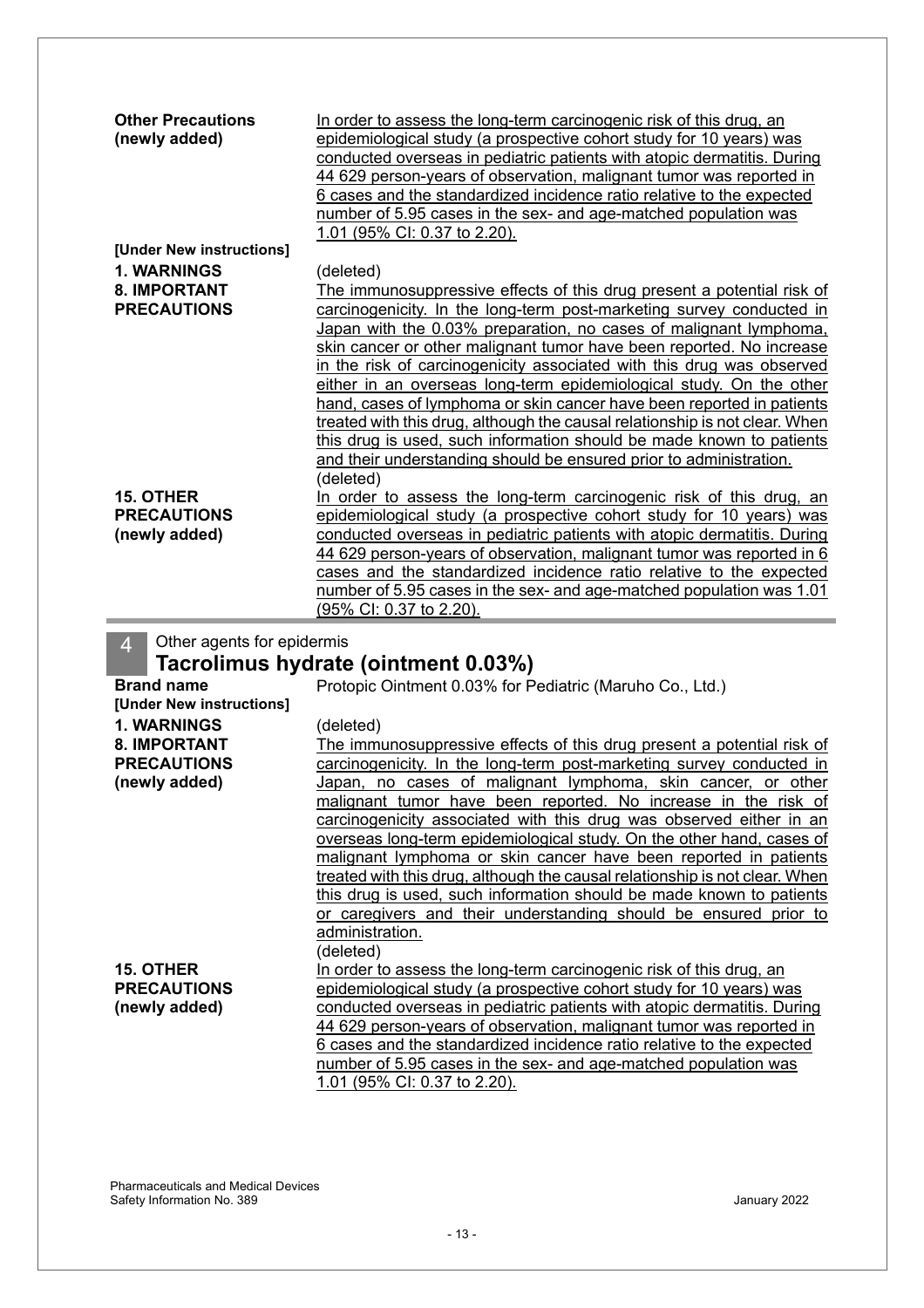### 5 Psychotropic agents

### **Blonanserin (oral dosage form)**

**Brand name** Lonasen Tablets 2 mg, 4 mg, 8 mg, Lonasen Powder 2%, Lonasen Tapes 20 mg, 30 mg, 40 mg (Sumitomo Dainippon Pharma Co., Ltd.)

**[Under Old instructions]**

**Contraindications** Patients receiving azole antifungal agents (itraconazole, voriconazole, miconazole (oral dosage form, oral preparation, injectable dosage forms), fluconazole, fosfluconazole, posaconazole), HIV protease inhibitors (ritonavir, lopinavir/ritonavir combination agents, nelfinavir, darunavir, atazanavir, fosamprenavir), or preparations containing cobicistat

| <b>Drug Interactions</b><br><b>Contraindications for</b><br><b>Co-administration</b> | Drugs                                                                                                                                                                                                                                                                                                                                                                                                                         | Signs,<br>Symptoms, and<br>Treatment                                                                  | Mechanism and<br><b>Risk Factors</b>                                                                                                                                                                                                                                                                                                                                                   |
|--------------------------------------------------------------------------------------|-------------------------------------------------------------------------------------------------------------------------------------------------------------------------------------------------------------------------------------------------------------------------------------------------------------------------------------------------------------------------------------------------------------------------------|-------------------------------------------------------------------------------------------------------|----------------------------------------------------------------------------------------------------------------------------------------------------------------------------------------------------------------------------------------------------------------------------------------------------------------------------------------------------------------------------------------|
|                                                                                      | Drugs that strongly inhibit<br>CYP3A4<br>[Azole antifungal agents<br>(itraconazole, voriconazole,<br>miconazole (oral dosage<br>form, oral preparation,<br>injectable dosage form),<br>fluconazole, fosfluconazole,<br>posaconazole), HIV<br>protease inhibitors<br>(ritonavir, lopinavir/ritonavir<br>combination agents,<br>nelfinavir, darunavir,<br>atazanavir, fosamprenavir),<br>preparations containing<br>cobicistat] | The blood<br>concentration<br>of this drug<br>may increase,<br>and the effects<br>may be<br>enhanced. | Oral clearance<br>may decrease<br>since these<br>drugs inhibit<br>CYP3A4, the<br>major metabolic<br>enzymes of this<br>drug. It has been<br>reported<br>overseas that the<br>AUC and $C_{\text{max}}$ of<br>this drug<br>increased 17-fold<br>and 13-fold,<br>respectively,<br>when co-<br>administered<br>with<br>ketoconazole<br>(oral dosage<br>form; not<br>marketed in<br>Japan). |

#### **[Under New instructions] 2. CONTRAINDICATIONS** Patients receiving azole antifungal agents (itraconazole, voriconazole, miconazole (oral dosage form, oral preparation, injectable dosage forms), fluconazole, fosfluconazole, posaconazole), HIV protease inhibitors (ritonavir, lopinavir/ritonavir combination agents, nelfinavir, darunavir, atazanavir, fosamprenavir), or preparations containing cobicistat **10. INTERACTIONS 10.1 Contraindications for Co-administration** Drugs Signs, Symptoms, and **Treatment** Mechanism and Risk Factors

The blood concentration of this drug may increase, and the effects may

Drugs that strongly inhibit

[Azole antifungal agents (itraconazole, voriconazole, miconazole (oral dosage

CYP3A4

Pharmaceuticals and Medical Devices Safety Information No. 389 January 2022 form, oral preparation,

Oral clearance may decrease since these drugs inhibit CYP3A4, the major metabolic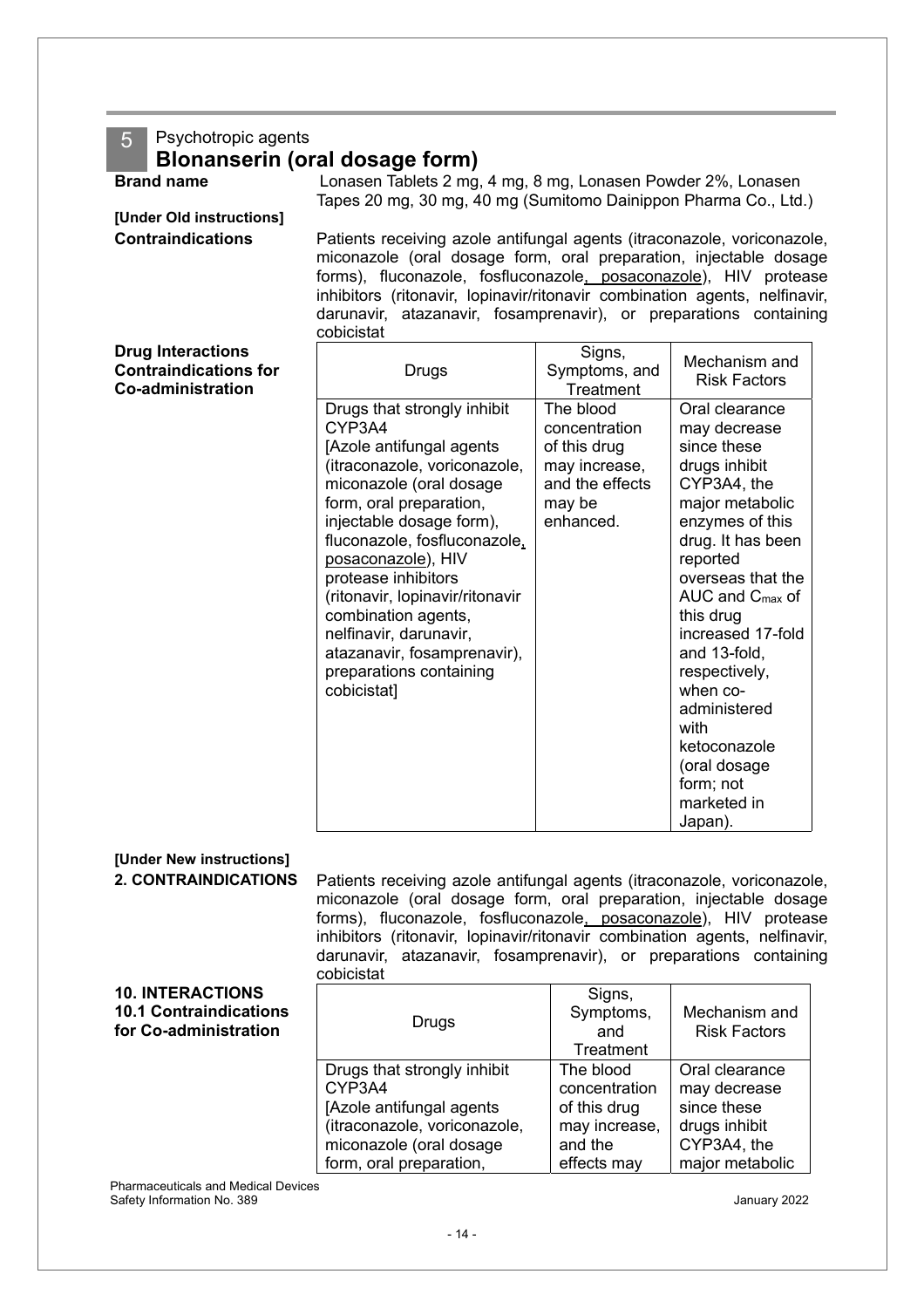| injectable dosage forms),<br>fluconazole, fosfluconazole<br>,posaconazole), HIV<br>protease inhibitors (ritonavir,<br>lopinavir/ritonavir combination<br>agents, nelfinavir, darunavir,<br>atazanavir, fosamprenavir),<br>preparations containing<br>cobicistat] | be enhanced. | enzymes of this<br>drug. It has been<br>reported<br>overseas that<br>the AUC and<br>$C_{\text{max}}$ of this drug<br>increased 17-<br>fold and 13-fold,<br>respectively,<br>when co-<br>administered<br>with<br>ketoconazole<br>(oral dosage |
|------------------------------------------------------------------------------------------------------------------------------------------------------------------------------------------------------------------------------------------------------------------|--------------|----------------------------------------------------------------------------------------------------------------------------------------------------------------------------------------------------------------------------------------------|
|                                                                                                                                                                                                                                                                  |              |                                                                                                                                                                                                                                              |
|                                                                                                                                                                                                                                                                  |              | form; not                                                                                                                                                                                                                                    |
|                                                                                                                                                                                                                                                                  |              | marketed in                                                                                                                                                                                                                                  |
|                                                                                                                                                                                                                                                                  |              | Japan).                                                                                                                                                                                                                                      |

#### 6 Psychotropic agents **Blonanserin (patches) Brand name** Lonasen Tablets 2 mg, 4 mg, 8 mg, Lonasen Powder 2%, Lonasen Tapes 20 mg, 30 mg, 40 mg (Sumitomo Dainippon Pharma Co., Ltd.) **[Under New instructions] 2. CONTRAINDICATIONS** Patients receiving azole antifungal agents (itraconazole, voriconazole, miconazole (oral dosage form, oral preparation, injections), fluconazole, fosfluconazole, posaconazole), HIV protease inhibitors (ritonavir, lopinavir/ritonavir combination agents, nelfinavir, darunavir, atazanavir, fosamprenavir), or preparations containing cobicistat **10. INTERACTIONS 10.1 Contraindications for Co-administration**  Drugs Signs, Symptoms, and Treatment Mechanism and Risk Factors Drugs that strongly inhibit CYP3A4 [Azole antifungal agents (itraconazole, voriconazole, miconazole (oral dosage form, oral preparation, injections), fluconazole, fosfluconazole, posaconazole), HIV protease inhibitors (ritonavir, lopinavir/ritonavir combination agents, nelfinavir, darunavir, atazanavir, fosamprenavir), preparations containing cobicistat] The blood concentration of this drug may increase, and the effects may be enhanced. Clearance may decrease since these drugs inhibit CYP3A4, the major metabolic enzymes of this drug.

Other agents affecting central nervous system

### **Suvorexant**

**[Under Old instructions]**

**Brand name** Belsomra Tablets 10 mg, 15 mg, 20 mg (MSD K.K.) **Contraindications** Patients receiving drugs that strongly inhibit CYP3A (itraconazole, posaconazole, clarithromycin, ritonavir, nelfinavir,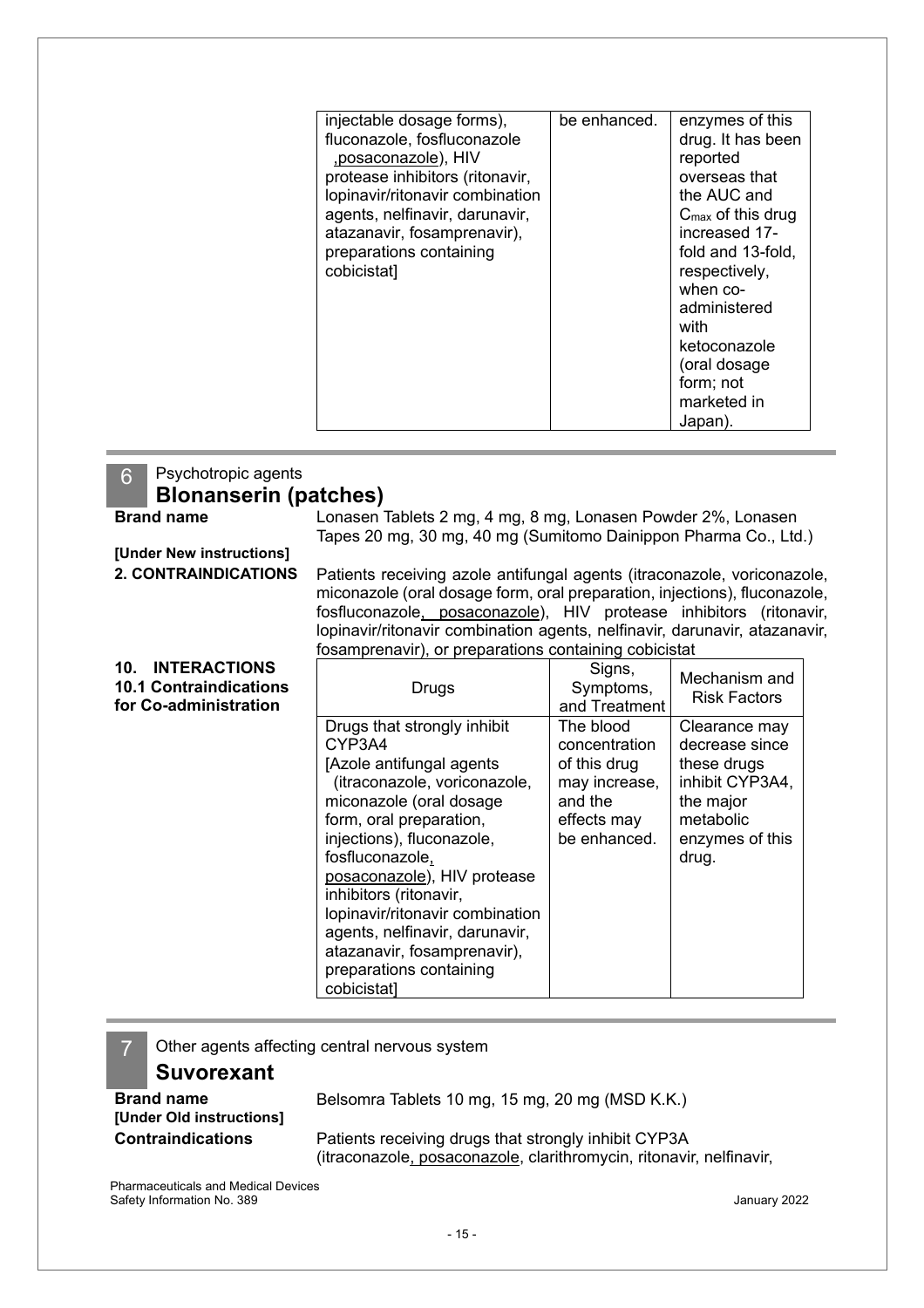|                                                                                      | voriconazole)              |                                      |                                      |
|--------------------------------------------------------------------------------------|----------------------------|--------------------------------------|--------------------------------------|
| <b>Drug Interactions</b><br><b>Contraindications for</b><br><b>Co-administration</b> | Drugs                      | Signs,<br>Symptoms, and<br>Treatment | Mechanism and<br><b>Risk Factors</b> |
|                                                                                      | Drugs that strongly        | These drugs                          | These drugs                          |
|                                                                                      | inhibit CYP3A              | should not be co-                    | strongly inhibit                     |
|                                                                                      | (itraconazole,             | administered                         | CYP3A, the                           |
|                                                                                      | posaconazole               | since they may                       | metabolic                            |
|                                                                                      | clarithromycin, ritonavir, | enhance the                          | enzymes of                           |
|                                                                                      | nelfinavir, voriconazole)  | effects of this                      | suvorexant and                       |
|                                                                                      |                            | drug markedly.                       | markedly                             |
|                                                                                      |                            |                                      | increase the                         |
|                                                                                      |                            |                                      | plasma                               |
|                                                                                      |                            |                                      | concentration of                     |
|                                                                                      |                            |                                      | suvorexant.                          |

| 8 | Agents affecting metabolism, n.e.c. (not elsewhere classified) |                                                                                                                                                |  |  |  |
|---|----------------------------------------------------------------|------------------------------------------------------------------------------------------------------------------------------------------------|--|--|--|
|   | <b>Fingolimod hydrochloride</b>                                |                                                                                                                                                |  |  |  |
|   | <b>Brand name</b>                                              | [1] Imusera Capsules 0.5 mg (Mitsubishi Tanabe Pharma Corporation)                                                                             |  |  |  |
|   |                                                                | [2] Gilenya Capsules 0.5 mg (Novartis Pharma K.K.)                                                                                             |  |  |  |
|   | [Under New instructions]<br><b>8. IMPORTANT</b>                |                                                                                                                                                |  |  |  |
|   | <b>PRECAUTIONS</b>                                             | Thrombocytopenia may occur. Blood tests (such as blood cell count)<br>should be performed prior to, and periodically during, administration of |  |  |  |
|   | (newly added)                                                  | this drug.                                                                                                                                     |  |  |  |
|   |                                                                | Cases of severe exacerbation of disease compared with before                                                                                   |  |  |  |
|   |                                                                | administration have been reported following discontinuation of this drug,                                                                      |  |  |  |
|   |                                                                | generally observed up to 24 weeks after discontinuation. When                                                                                  |  |  |  |
|   |                                                                | administration is discontinued, caution should be exercised for severe<br>aggravation of disease.                                              |  |  |  |
|   | <b>11. ADVERSE</b>                                             |                                                                                                                                                |  |  |  |
|   | <b>REACTIONS</b>                                               |                                                                                                                                                |  |  |  |
|   | 11.1 Clinically                                                | Thrombocytopenia                                                                                                                               |  |  |  |
|   | <b>Significant Adverse</b>                                     |                                                                                                                                                |  |  |  |
|   | <b>Reactions</b>                                               |                                                                                                                                                |  |  |  |
|   | (newly added)                                                  |                                                                                                                                                |  |  |  |
|   |                                                                |                                                                                                                                                |  |  |  |
| 9 |                                                                | Antibiotic preparations acting mainly on mold                                                                                                  |  |  |  |
|   | <b>Posaconazole</b>                                            |                                                                                                                                                |  |  |  |
|   | <b>Brand name</b>                                              | Noxafil Tablets 100 mg, Noxafil for Intravenous Infusion 300 mg (MSD                                                                           |  |  |  |
|   |                                                                | K.K.                                                                                                                                           |  |  |  |
|   | [Under New instructions]                                       |                                                                                                                                                |  |  |  |
|   | <b>2. CONTRAINDICATIONS</b>                                    | Patients receiving ergotamine tartrate/anhydrous caffeine/                                                                                     |  |  |  |
|   |                                                                | isopropylantipyrine, dihydroergotamine, methylergometrine,<br>ergometrine, simvastatin, atorvastatin, pimozide, quinidine,                     |  |  |  |
|   |                                                                | venetoclax [during its dose escalation phase for relapsed or refractory                                                                        |  |  |  |
|   |                                                                | chronic lymphocytic leukemia (including small lymphocytic                                                                                      |  |  |  |
|   |                                                                | lymphoma) ], suvorexant, lurasidone hydrochloride, or blonanserin                                                                              |  |  |  |
|   |                                                                |                                                                                                                                                |  |  |  |
|   | <b>10. INTERACTIONS</b>                                        | <b>Mechanism and Risk Factors</b><br>Signs, Symptoms,<br>Drugs                                                                                 |  |  |  |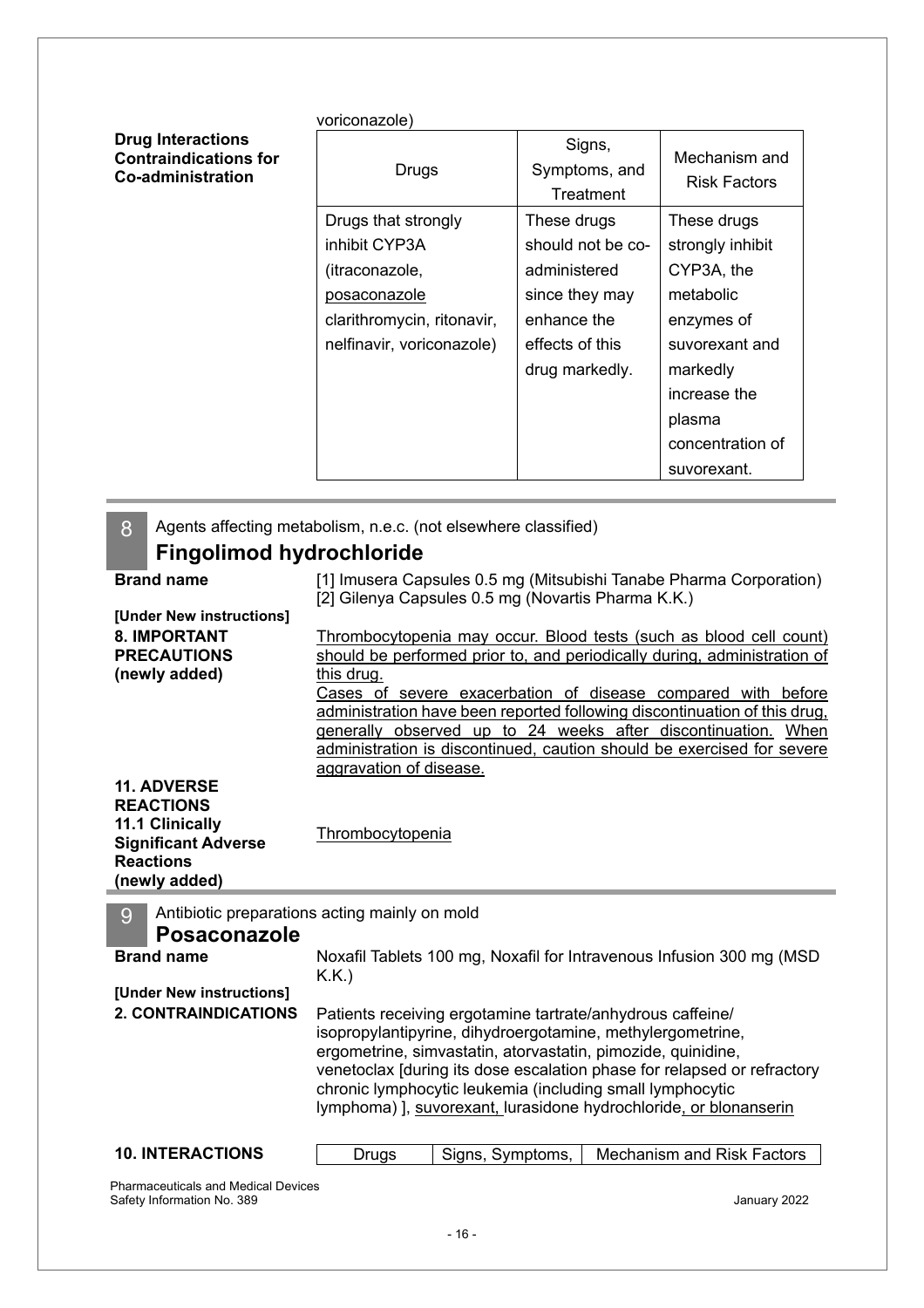| <b>10.1 Contraindications</b>          |                                             | and Treatment                                                |                                                                                                                                                             |
|----------------------------------------|---------------------------------------------|--------------------------------------------------------------|-------------------------------------------------------------------------------------------------------------------------------------------------------------|
| for Co-administration<br>(newly added) | Suvorexant                                  | The effects of<br>suvorexant may be<br>enhanced<br>markedly. | The plasma concentration of<br>suvorexant is expected to rise<br>due to inhibition of CYP3A4 by<br>co-administration with                                   |
|                                        | Lurasidone<br>hydrochloride,<br>blonanserin | The effects of<br>these drugs may<br>be enhanced.            | posaconazole.<br>The blood concentration of<br>these drugs is expected to rise<br>due to inhibition of CYP3A4 by<br>co-administration with<br>posaconazole. |

10 Human blood preparations

### **[1] Concentrated human blood platelet (non-irradiated preparations)**

**[2] Synthetic blood (non-irradiated preparations)**

**[3] Washed human red blood cell (non-irradiated preparations)**

| <b>Brand name</b>                                                                                                                       | [1] Platelet Concentrate, Leukocytes Reduced, NISSEKI (PC-LR)<br>(Japanese Red Cross Society), Platelet Concentrate HLA, Leukocytes<br>Reduced, NISSEKI (PC-HLA-LR) (Japanese Red Cross Society)<br>[2] Blood for Exchange Transfusion, Leukocytes Reduced, NISSEKI<br>(BET-LR) (Japanese Red Cross Society)<br>[3] Washed Red Cells, Leukocytes Reduced, NISSEKI (WRC-LR)<br>(Japanese Red Cross Society) |
|-----------------------------------------------------------------------------------------------------------------------------------------|------------------------------------------------------------------------------------------------------------------------------------------------------------------------------------------------------------------------------------------------------------------------------------------------------------------------------------------------------------------------------------------------------------|
| [Under Old instructions]                                                                                                                |                                                                                                                                                                                                                                                                                                                                                                                                            |
| <b>Warnings</b>                                                                                                                         | Cases of pyrexia and erythema that developed 1 to 2 weeks after<br>transfusion of this drug, followed by death from graft versus host<br>disease (GVHD) accompanied by diarrhoea, hepatic impairment,<br>granulocytopenia, etc. have been rarely reported. Radiation at 15 to 50<br>Gy should be applied to this drug prior to transfusion.                                                                |
| <b>Precautions</b><br><b>Concerning Dosage</b><br>and Administration<br>(newly added)                                                   | Irradiation: Radiation at 15 to 50 Gy should be applied to this drug<br>prior to transfusion.                                                                                                                                                                                                                                                                                                              |
| <b>Adverse Reactions and</b><br><b>Infections</b><br><b>Clinically Significant</b><br><b>Adverse Reactions and</b><br><b>Infections</b> | GVHD: Cases of pyrexia and erythema that developed 1 to 2 weeks<br>after transfusion of this drug, followed by death from GVHD<br>accompanied by diarrhoea, hepatic impairment, granulocytopenia, etc.<br>have been reported.                                                                                                                                                                              |

11 Human blood preparations

## **[1] Human red blood cells (non-irradiated preparations)**

|                                     | [2] Whole human blood (non-irradiated preparations)                                                                                                                                                                                                                                                                                                                                                                          |  |  |  |
|-------------------------------------|------------------------------------------------------------------------------------------------------------------------------------------------------------------------------------------------------------------------------------------------------------------------------------------------------------------------------------------------------------------------------------------------------------------------------|--|--|--|
| <b>Brand name</b>                   | [1] Red Blood Cells, Leukocytes Reduced, NISSEKI (RBC-LR)<br>(Japanese Red Cross Society)<br>[2] Whole Blood, Leukocytes Reduced, NISSEKI (WB-LR) (Japanese<br>Red Cross Society)                                                                                                                                                                                                                                            |  |  |  |
| [Under Old instructions]            |                                                                                                                                                                                                                                                                                                                                                                                                                              |  |  |  |
| <b>Warnings</b>                     | Cases of pyrexia and erythema that developed 1 to 2 weeks after<br>transfusion of this drug, followed by death from graft versus host<br>disease (GVHD) accompanied by diarrhoea, hepatic impairment,<br>granulocytopenia, etc. have been rarely reported. Radiation at 15 to 50<br>Gy should be applied to this drug prior to transfusion. (Of note, if<br>radiation is applied to this drug, the level of potassium in the |  |  |  |
| Pharmacauticale and Madical Devicee |                                                                                                                                                                                                                                                                                                                                                                                                                              |  |  |  |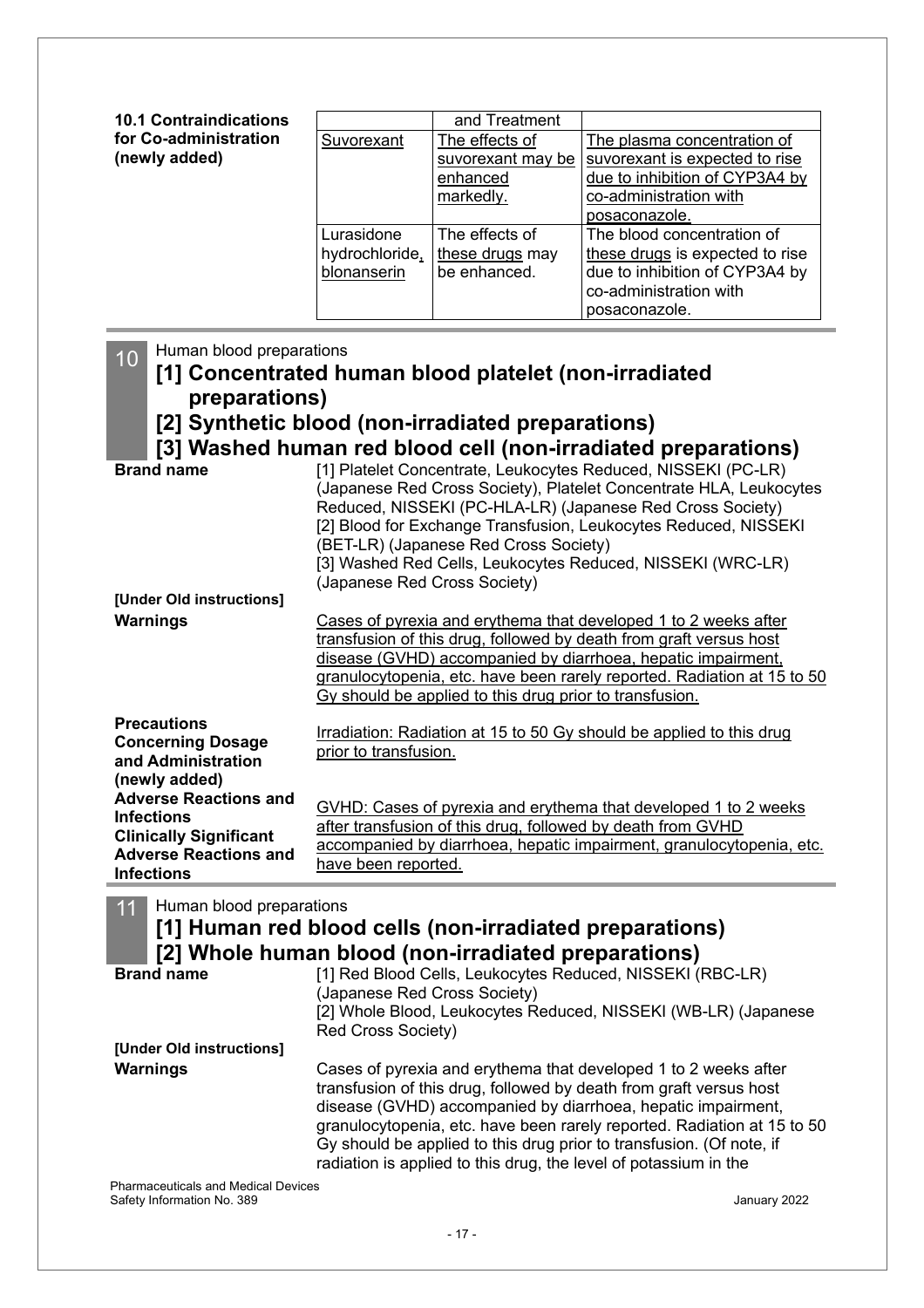| <b>Precautions</b><br><b>Concerning Dosage</b><br>and Administration<br>(newly added)                                                   | supernatant is increased during storage compared to non-irradiated<br>preparations of this drug. In patients who are likely to experience<br>hyperkalaemia, this drug should be used immediately after irradiation.)<br>Irradiation: Radiation at 15 to 50 Gy should be applied to this drug<br>prior to transfusion. |
|-----------------------------------------------------------------------------------------------------------------------------------------|-----------------------------------------------------------------------------------------------------------------------------------------------------------------------------------------------------------------------------------------------------------------------------------------------------------------------|
| <b>Adverse Reactions and</b><br><b>Infections</b><br><b>Clinically Significant</b><br><b>Adverse Reactions and</b><br><b>Infections</b> | GVHD: Cases of pyrexia and erythema that developed 1 to 2 weeks<br>after transfusion of this drug, followed by death from GVHD<br>accompanied by diarrhoea, hepatic impairment, granulocytopenia, etc.<br>have been reported.                                                                                         |
| Human blood preparations<br>12 <sup>°</sup><br>preparations)                                                                            | Frozen-thawed human red blood cells (non-irradiated                                                                                                                                                                                                                                                                   |
| <b>Brand name</b>                                                                                                                       | Frozen Thawed Red Cells, Leukocytes Reduced, NISSEKI (FTRC-LR)<br>(Japanese Red Cross Society)                                                                                                                                                                                                                        |
| [Under Old instructions]<br>Warnings                                                                                                    | The possibility of developing GVHD (graft versus host disease) due to<br>the use of this drug cannot be ruled out. Radiation at 15 to 50 Gy<br>should be applied to this drug prior to transfusion.                                                                                                                   |
| <b>Precautions</b><br><b>Concerning Dosage</b><br>and Administration<br>(newly added)                                                   | Irradiation: Radiation at 15 to 50 Gy should be applied to this drug<br>prior to transfusion.                                                                                                                                                                                                                         |
| <b>Adverse Reactions and</b><br><b>Infections</b><br><b>Clinically Significant</b><br><b>Adverse Reactions and</b><br><b>Infections</b> | <b>GVHD</b>                                                                                                                                                                                                                                                                                                           |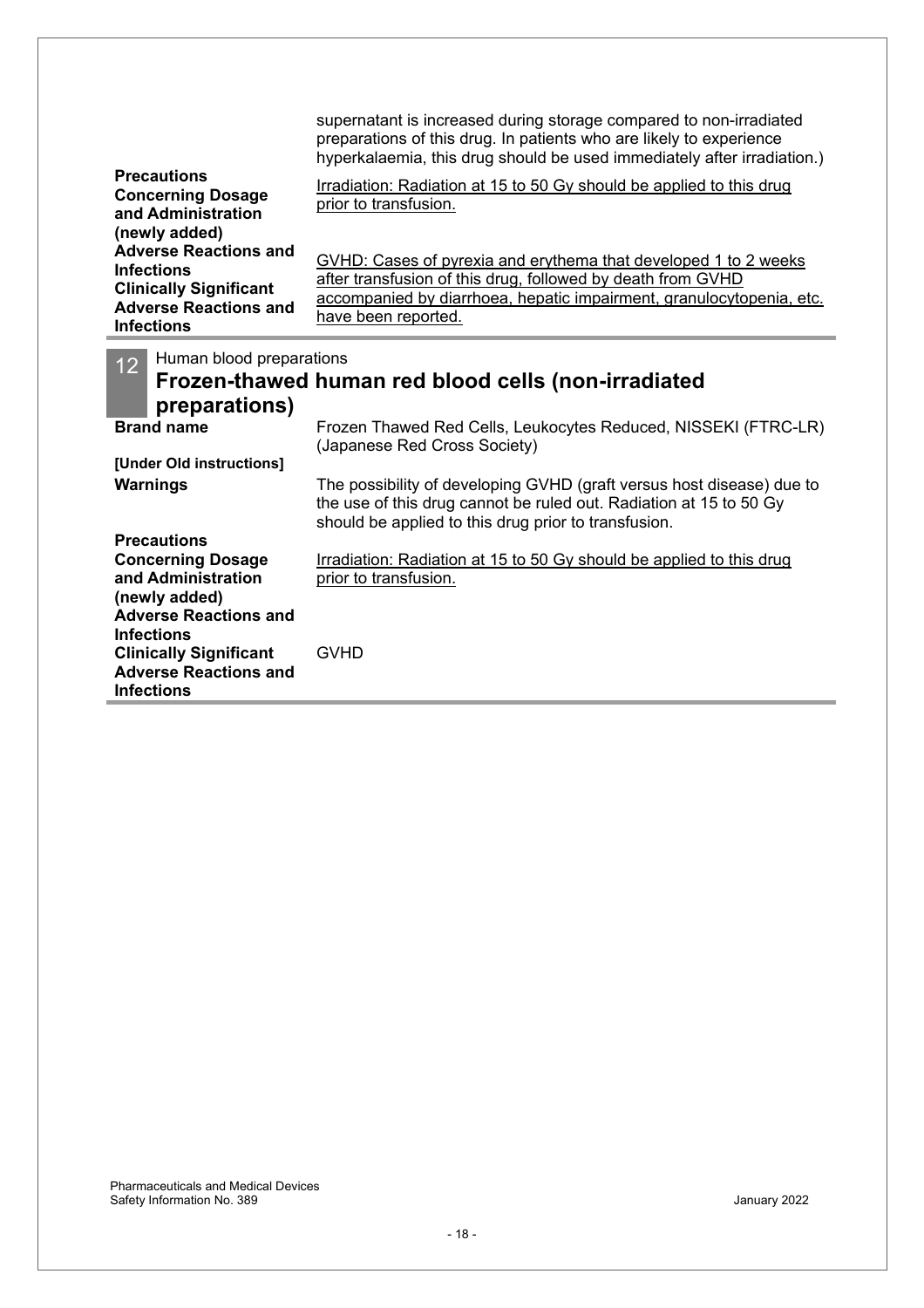# <span id="page-18-0"></span>**List of Products Subject to Early Post-marketing Phase Vigilance**

**4**

Early Post-marketing Phase Vigilance (EPPV) was established in 2001. This unique system for newly-approved drug products refers to any safety assurance activities that are conducted within a period of 6 months just after marketing of a new drug. The MAH responsible for a new drug in the EPPV period is required to collect adverse drug reactions (ADRs) data from all medical institutions where the drug is used and to take safety measures as appropriate. The aim of EPPV is to promote the rational and appropriate use of drugs in medical treatments and to facilitate prompt action for the prevention of serious ADRs. EPPV is specified as a condition of product approval.

|            |                                                                                                                             | $1000000$ TV. We have a way immediately alternately interval interval in |                       |
|------------|-----------------------------------------------------------------------------------------------------------------------------|--------------------------------------------------------------------------|-----------------------|
|            | Nonproprietary name<br><b>Branded name</b>                                                                                  | Name of the MAH                                                          | Date of EPPV initiate |
| ◎          | Enfortumab vedotin (genetical<br>recombination)<br>______________________________________<br>Padcev for I.V. infusion 30 mg | Astellas Pharma Inc.                                                     | November 30,<br>2021  |
| ◎          | Progesterone<br>F-meno capsules 100 mg                                                                                      | Fuji Pharma Co., Ltd.                                                    | November 29,<br>2021  |
| ◎          | Avalglucosidase alfa (genetical<br>recombination)<br>Nexviazyme for I.V. Infusion 100 mg                                    | Sanofi K.K.                                                              | November 26,<br>2021  |
| ⊚          | Tucidinostat <sup>*1</sup><br>Hiyasta tablets 10 mg                                                                         | Huya Japan G.K.                                                          | November 25,<br>2021  |
| $^{\circ}$ | Empagliflozin <sup>*2</sup><br>------------------<br>Jardiance Tablets 10 mg                                                | Boehringer Ingelheim<br>Japan, Inc.                                      | November 25,<br>2021  |
| ◎          | Anifrolumab (genetical recombination)<br>Saphnelo for I.V. infusion 300 mg                                                  | AstraZeneca K.K.                                                         | November 25,<br>2021  |
| ◎          | Relebactam hydrate/imipenem<br>hydrate/cilastatin sodium<br>Recarbrio Combination for Intravenous Drip<br>Infusion          | MSD K.K.                                                                 | November 9,<br>2021   |
| ◉          | Casirivimab (genetical recombination),<br>Imdevimab (genetical recombination)<br>Ronapreve Injection Set 300, 1332          | Chugai Pharmaceutical<br>Co., Ltd.                                       | November 5,<br>2021   |
|            | Tucidinostat<br>Hiyasta tablets 10 mg                                                                                       | Huya Japan G.K.                                                          | October 20,<br>2021   |
|            | Follitropin delta (genetical recombination)<br>Rekovelle Pen for S.C. Injection 12 µg, 36<br>µg, 72 µg                      | <b>Ferring Pharmaceuticals</b><br>Co., Ltd.                              | October 1,<br>2021    |
|            | Sotrovimab (genetical recombination)<br>Xevudy for Intravenous Injection 500 mg                                             | GlaxoSmithKline K.K.                                                     | September 29,<br>2021 |
|            | L-Lysine hydrochloride, L-arginine                                                                                          | <b>FUJIFILM Toyama</b>                                                   | September 29,         |

 (As of 30 November 2021) : Products for which EPPV was initiated after November 1, 2021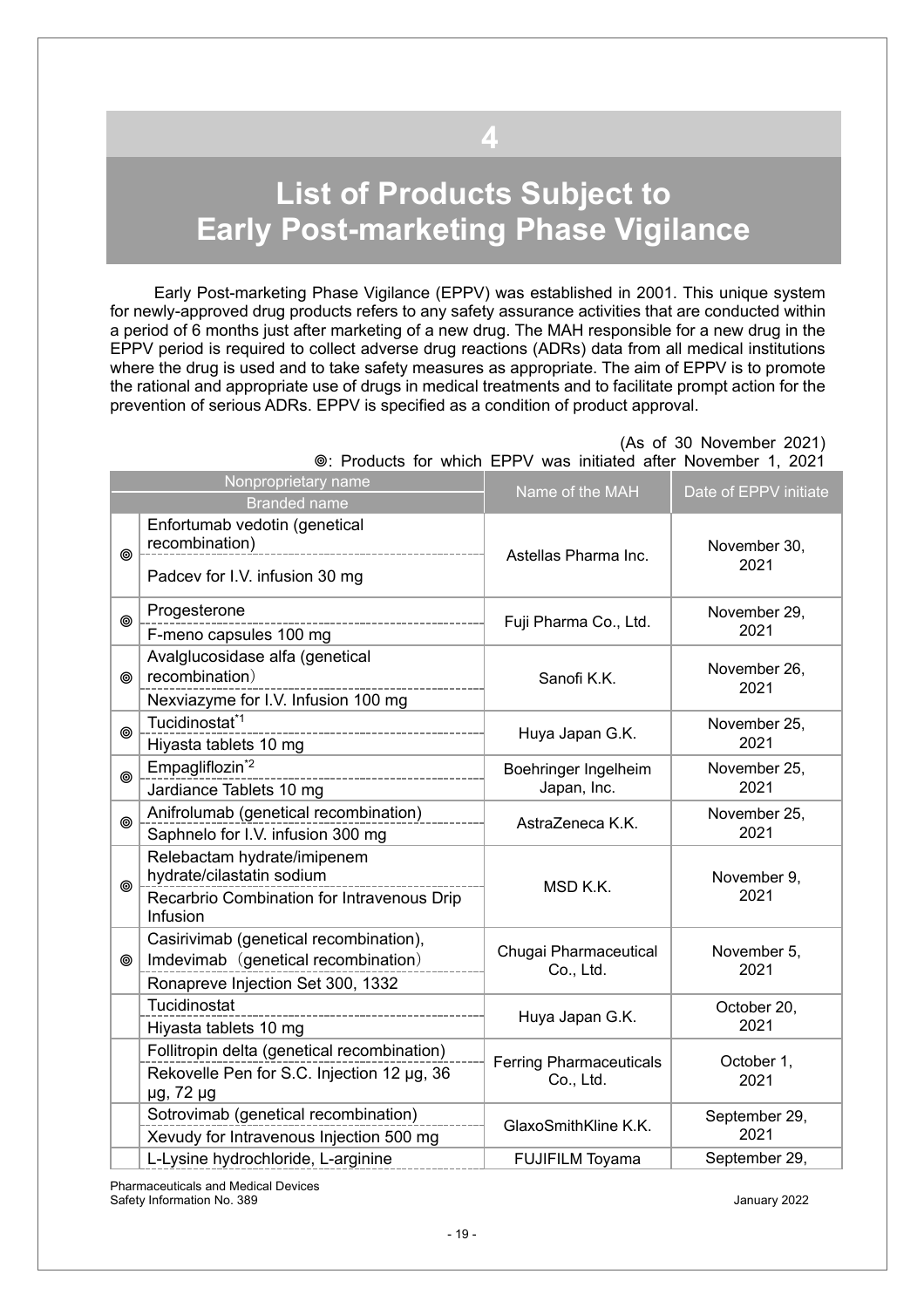| Nonproprietary name<br><b>Branded name</b> |                                                                                             | Name of the MAH                           | Date of EPPV initiate |
|--------------------------------------------|---------------------------------------------------------------------------------------------|-------------------------------------------|-----------------------|
| hydrochloride                              |                                                                                             | Chemical Co., Ltd.                        | 2021                  |
| Lysakare Injection                         |                                                                                             |                                           |                       |
| Lutetium (177Lu) hepato                    |                                                                                             | <b>FUJIFILM Toyama</b>                    | September 29,         |
| Lutathera Injection                        |                                                                                             | Chemical Co., Ltd.                        | 2021                  |
| Midazolam                                  |                                                                                             | Alfresa Pharma                            | September 27,         |
| Midafresa Injection 0.1%                   |                                                                                             | Corporation                               | 2021                  |
|                                            | Rituximab (genetical recombination) *3                                                      |                                           |                       |
|                                            | Rituxan Intravenous Infusion 100 mg, 500                                                    | Zenyaku Kogyo Co.,<br>Ltd.                | September 27,<br>2021 |
| mg                                         |                                                                                             |                                           |                       |
|                                            | Sacubitril valsartan sodium hydrate*4                                                       | Novartis Pharma K.K.                      | September 27,         |
|                                            | Entresto Tablets 100 mg, 200 mg                                                             |                                           | 2021                  |
| Sirolimus <sup>*5</sup>                    |                                                                                             | Nobelpharma Co., Ltd.                     | September 27,         |
| Rapalimus Tablets 1 mg                     |                                                                                             |                                           | 2021                  |
| Ibrutinib <sup>*6</sup>                    |                                                                                             | Janssen Pharmaceutical                    | September 27,         |
|                                            | Imbruvica Capsules 140 mg                                                                   | K.K.                                      | 2021                  |
|                                            | Secukinumab (genetical recombination)                                                       |                                           |                       |
|                                            | [1] Cosentyx for s.c. injection 150 mg syringe                                              | Novartis Pharma K.K.                      | September 27,<br>2021 |
|                                            | [2] Cosentyx for s.c. injection 150 mg pen<br>[3] Cosentyx for s.c. injection 75 mg syringe |                                           |                       |
|                                            | Dinutuximab (genetical recombination)                                                       | <b>Ohara Pharmaceutical</b>               | September 22,         |
|                                            | Unituxin I.V. injection 17.5 mg/5 mL                                                        | Co., Ltd.                                 | 2021                  |
| Imeglimin hydrochloride                    |                                                                                             | Sumitomo Dainippon                        | September 16          |
|                                            | Twymeeg Tablets 500 mg                                                                      | Pharma Co., Ltd.                          | 2021                  |
| Vericiguat                                 |                                                                                             |                                           | September 15,         |
|                                            | Verquvo tablets 2.5 mg, 5 mg, 10 mg                                                         | Bayer Yakuhin Ltd.                        | 2021                  |
|                                            | Fremanezumab (genetical recombination)                                                      | Otsuka Pharmaceutical                     | August 30,            |
|                                            |                                                                                             | Co., Ltd.                                 | 2021                  |
|                                            | Ajovy Syringes for S.C. Injection 225 mg                                                    |                                           |                       |
| Givosiran sodium                           |                                                                                             | Alnylam Japan K.K.                        | August 30,<br>2021    |
| Upadacitinib hydrate <sup>*7</sup>         | Givlaari Subcutaneous Injection 189 mg                                                      |                                           |                       |
|                                            | Rinvoq Tablets 7.5 mg, 15 mg                                                                | AbbVie GK                                 | August 25,<br>2021    |
|                                            | Dapagliflozin propylene glycolate hydrate*8                                                 |                                           | August 25,            |
|                                            | Forxiga 5 mg, 10 mg tablets                                                                 | AstraZeneca K.K.                          | 2021                  |
| Selexipag <sup>*9</sup>                    |                                                                                             | Nippon Shinyaku Co.,                      | August 25,            |
|                                            | Uptravi Tablets 0.2 mg, 0.4 mg                                                              | Ltd.                                      | 2021                  |
| Fentanyl citrate*10                        |                                                                                             |                                           |                       |
|                                            | Fentos Tapes 0.5 mg, 1 mg, 2 mg, 4 mg, 6                                                    | Hisamitsu<br>Pharmaceutical Co., Inc.     | August 25,<br>2021    |
| mg, 8 mg                                   |                                                                                             |                                           |                       |
|                                            | Upacicalcet sodium hydrate                                                                  |                                           |                       |
|                                            | Upasita IV Injection Syringe for Dialysis 25                                                | Sanwa Kagaku                              | August 20,            |
|                                            | µg, 50 µg, 100 µg, 150 µg, 200 µg, 250 µg,                                                  | Kenkyusho Co., Ltd.                       | 2021                  |
| $300 \mu g$                                |                                                                                             |                                           |                       |
|                                            | Teduglutide (genetical recombination)<br>Revestive 3.8 mg for S.C. Injection                | Takeda Pharmaceutical<br>Company Limited. | August 18,<br>2021    |
|                                            | COVID-19 (SARS-CoV-2) Vaccine                                                               |                                           | August 16,            |
|                                            | (recombinant chimpanzee adenovirus vector)                                                  | AstraZeneca K.K.                          | 2021                  |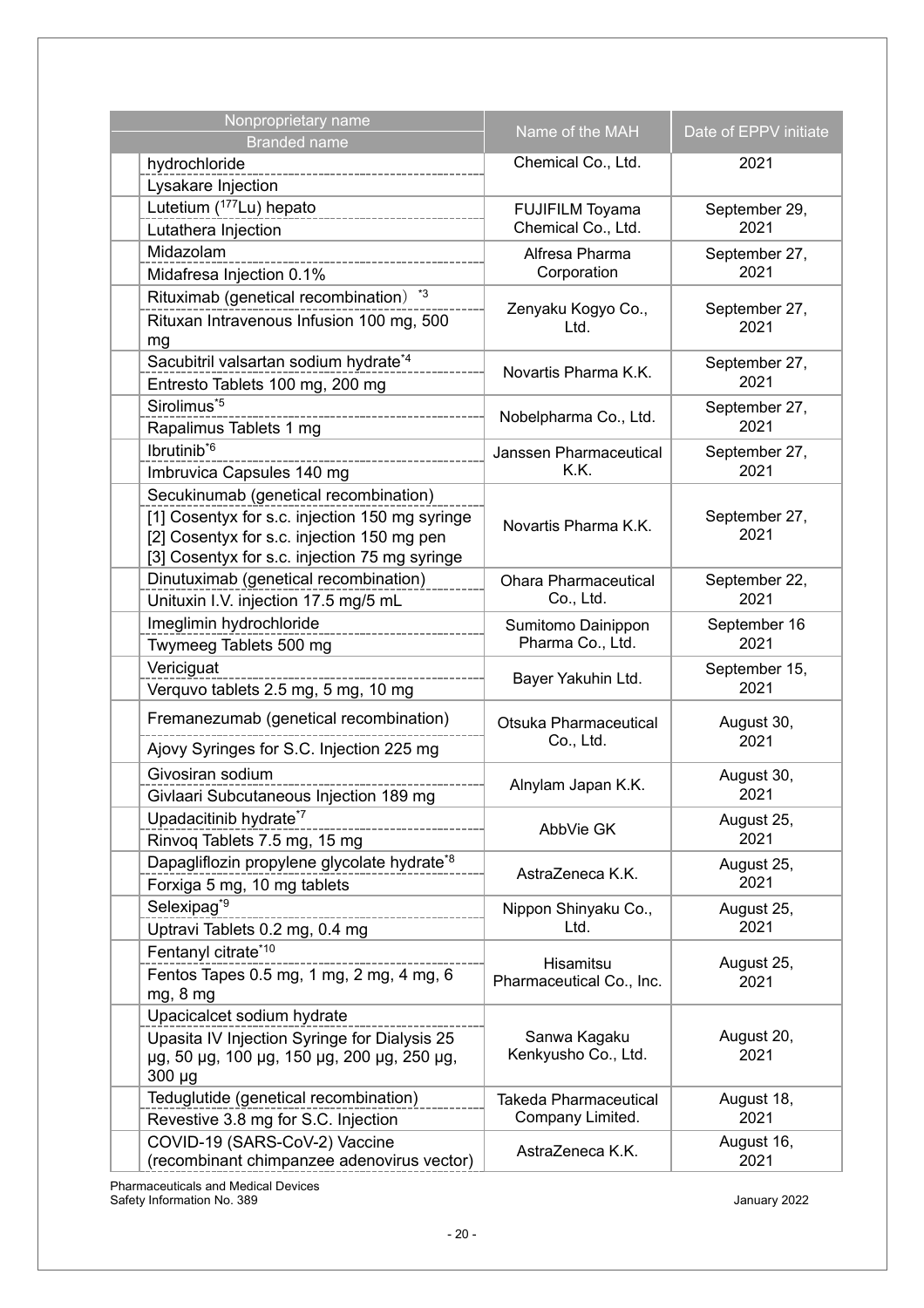| Nonproprietary name<br><b>Branded name</b>                                                                                           | Name of the MAH                           | Date of EPPV initiate   |
|--------------------------------------------------------------------------------------------------------------------------------------|-------------------------------------------|-------------------------|
| Vaxzevria Intramuscular Injection                                                                                                    |                                           |                         |
| Erenumab (genetical recombination)<br>Aimovig Subcutaneous injection Pens 70 mg                                                      | Amgen K.K.                                | August 12,<br>2021      |
| Risdiplam<br>Evrysdi Dry Syrup 60 mg                                                                                                 | Chugai Pharmaceutical<br>Co., Ltd.        | August 12,<br>2021      |
| Tazemetostat hydrobromide<br>Tazverik tablets 200 mg                                                                                 | Eisai Co., Ltd.                           | August 16,<br>2021      |
| Larotrectinib sulfate<br>Vitrakvi oral solution 20 mg/mL                                                                             | Bayer Yakuhin Ltd.                        | August 6,<br>2021       |
| Simoctocog alfa (genetical recombination)<br>Nuwiq For I.V. Injection 250, 500, 1000,<br>2000, 2500, 3000, 4000                      | Fujimoto<br>Pharmaceutical<br>Corporation | August 2,<br>2021       |
| Lyophilized human alpha1-proteinase<br>inhibitor concentrate<br>Lynspad for Intravenous Infusion 1000 mg                             | <b>Grifols Therapeutics</b><br>LLC.       | <b>July 27,</b><br>2021 |
| Casirivimab (genetical recombination),<br>Imdevimab (genetical recombination)<br>Ronapreve for Intravenous Infusion Set 300,<br>1332 | Chugai Pharmaceutical<br>Co., Ltd.        | <b>July 22,</b><br>2021 |
| Rivaroxaban <sup>*11</sup><br>Xarelto dry syrup for pediatric 51.7 mg, 103.4<br>mg                                                   | Bayer Yakuhin Ltd.                        | <b>July 12.</b><br>2021 |
| Amikacin sulfate<br>Arikayce (amikacin liposome inhalation<br>suspension) 590 mg/8.4 mL                                              | Insmed Incorporated.                      | July 7,<br>2021         |
| Larotrectinib sulfate<br>Vitrakvi capsules 25 mg, 100 mg                                                                             | Bayer Yakuhin Ltd.                        | July 7,<br>2021         |
| Osilodrostat phosphate                                                                                                               | Recordati Rare<br>Diseases Japan KK       | June 30,<br>2021        |
| Isturisa tablets 1 mg, 5 mg<br>Incobotulinumtoxin A*12                                                                               |                                           |                         |
| Xeomin 50 units/100 units/200 units for<br>Intramuscular injection                                                                   | Teijin Pharma Limited.                    | June 23,<br>2021        |
| Pemigatinib<br>Pemazyre Tablets 4.5 mg                                                                                               | Incyte Biosciences<br>Japan G.K.          | June 1,<br>2021         |
| Inebilizumab (genetical recombination)<br>Uplizna for Intravenous Infusion 100 mg<br>atory noriphoral T coll lymphome                | Mitsubishi Tanabe<br>Pharma Corporation   | June 1,<br>2021         |

\*1 Relapsed or refractory peripheral T-cell lymphoma

\*2 Chronic heart failure (only in patients who are receiving standard of care for chronic heart failure)

\*3 Systemic scleroderma

\*4 Hypertension

\*5 Refractory lymphatic diseases (lymphangioma (lymphatic malformation), lymphangiomatosis, Gorham's disease, lymphangiectasia)

\*6 Chronic graft versus host disease after haematopoietic stem cell transplantation (when steroids are not sufficiently effective)

\*7 Atopic dermatitis that has not responded adequately to conventional treatments

\*8 Chronic kidney disease